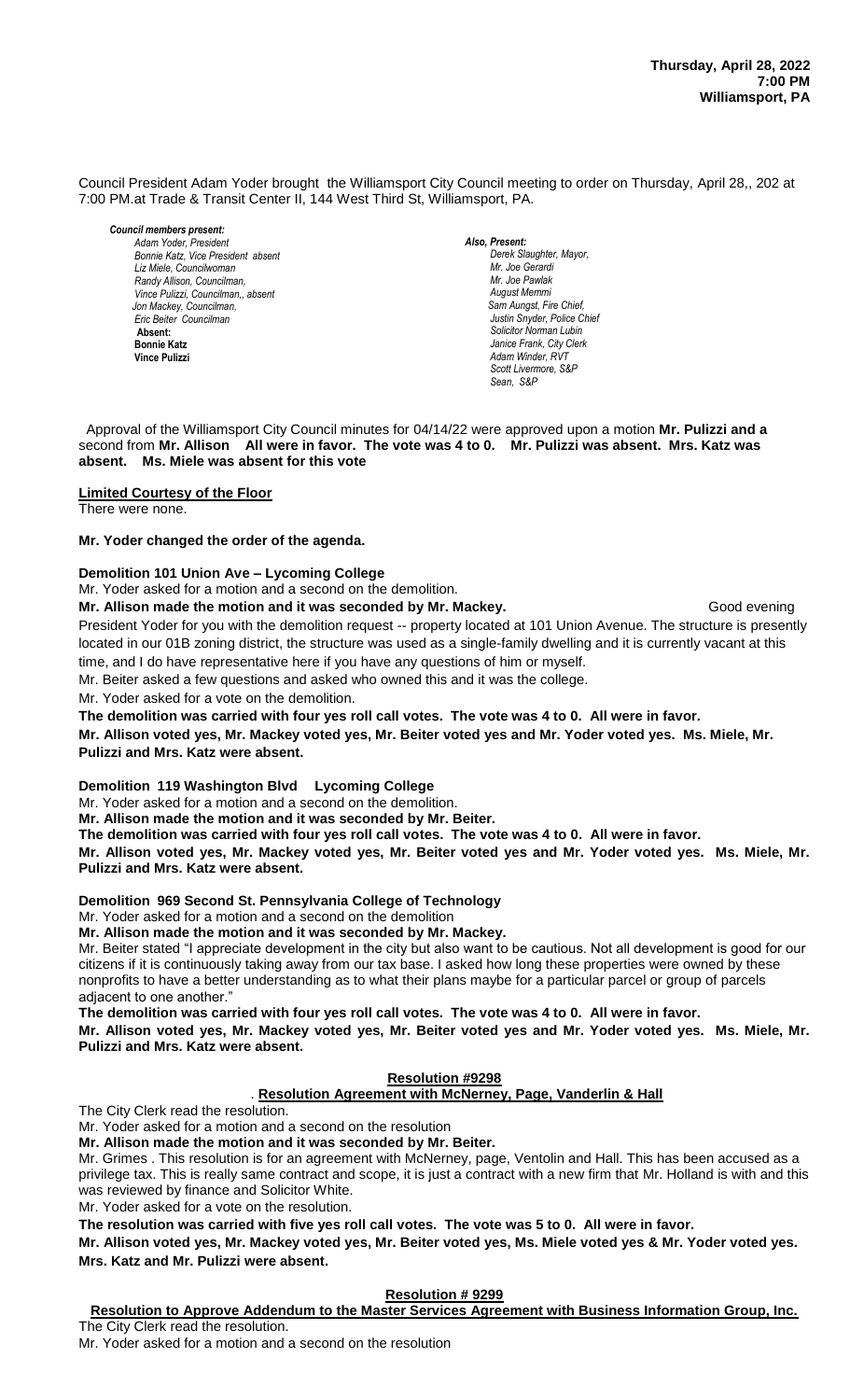## **Mr. Allison made the motion and it was seconded by Mr. Mackey.**

Mr. Grimes stated this agreement is the same we always used with a small increase of \$10.

Mr. Allison stated this was reviewed in Finance an sent to the full body of Council with a positive recommendation. It is a small fee so there were not any problems.

Mr. Yoder asked for a vote on the resolution.

**The resolution was carried with five yes roll call votes. The vote was 5 to 0. All were in favor.**

**Mr. Allison voted yes, Mr. Mackey voted yes, Mr. Beiter voted yes, Ms. Miele voted yes & Mr. Yoder voted yes. Mrs. Katz and Mr. Pulizzi were absent.**

### **Resolution #9300 Resolution Real Estate Exoneration**

The City Clerk read the resolution.

Mr. Yoder asked for a motion and a second on the resolution

**Mr. Mackey made the motion and Mr. Beiter seconded it.**

 Mr. Grimes This is for two real estate exonerations, one is for the property 1001 Beach Street, that is for a disabled veteran exoneration. And then the second is actually for a tax office in the trading transit two building since it was previously rented to a for-profit that was a taxable parcel and since then it has been taken off the tax roll to exonerate them from our collections.

Mr. Yoder: Thank you Mr. Grimes, was this reviewed in finance?

Mr. Grimes No, these did not go to finance. Are there any comments from members of Council and Liz, we should get to hear you.

Ms. Miele: I am here whenever you're looking for me. I have no questions on this item.

Mr. Yoder: Thank you Liz. Any other comments or questions for other members of Council? Hearing is seen on, Mrs. Frank on the motion please.

**The resolution was carried with five yes roll call votes. The vote was 5 to 0. All were in favor.**

**Mr. Allison voted yes, Mr. Mackey voted yes, Mr. Beiter voted yes, Ms. Miele voted yes & Mr. Yoder voted yes. Mrs. Katz and Mr. Pulizzi were absent**

## **Resolution #9301 Resolution Real Estate Reduction**

The City Clerk read the resolution.

Mr. Yoder asked for a motion and a second on the resolution

**Mr. Allison made the motion and it was seconded by Mr. Beiter.**

 Mr. Grimes Thank you again, these are for the properties, these are also partial exonerations of tax bills, these come to Council every year and this is a part of the (NAME) that was passed by city Council entities are the three properties currently in the program and this is the exoneration based on the year that we are in for those.

 Mr. Yoder: Thank you Mr. Grimes, I don't believe this what to finance so, are there any comments or questions from other members of Council on us? >>

 I would like to point out that this is next last resolution that you will ever be presenting to us. I don't know if that is congratulations or not

 Mr. Grimes Well, thank you. And I will leave you some good news, I know this is a reduction, but as of today I think we have collected and as Mr. Allison said, we are only about 1/3 of the way through the year, but I think as of today we have collected enough business privilege taxes to hit what we anticipated for our entire year budget this year.

Mr. Yoder: That is amazing news.

Mr. Grimes That is excellent news. It has kept us very busy, but it is very helpful.

Mr. Yoder : Well, we appreciate your efforts and again, that is amazing news, so thank you very much.

**The resolution was carried with five yes roll call votes. The vote was 5 to 0. All were in favor.**

**Mr. Allison voted yes, Mr. Mackey voted yes, Mr. Beiter voted yes, Ms. Miele voted yes & Mr. Yoder voted yes. Mrs. Katz and Mr. Pulizzi were absent**

### **Resolution #9296**

## **Resolution Accepting the Resignation of Treasurer Nicholas Grimes**

The City Clerk read the resolution.

Mr. Yoder asked for a motion and a second on the resolution.

**Mr. Allison made the motion and it was seconded by Mr. Mackey.**

 Mr. Yoder: So, what you have before you is a revolution -- resolution accepting resignation of Treasurer Nicholas Grimes for the record. Norm, should I read - the letter is attached to the resolution, should I read that into the record as well? : Okay, the resolution reads whereas Nicholas Grimes City Treasurer submitted a letter of resignation on Friday, April 15, 2022 after serving the City of Williamsport Pennsylvania for 6 and a half years. Whereas the attached copy of the letter submitted by Nick Grimes will provide the City of Williamsport with an accurate record. And therefore it be hereby resolved that the Williamsport City Council accepts the resignation of Treasurer, Nicholas Grimes I effective May 1, 2022. I will save a lot of my comments for the next one, but unfortunately opening, but none the less, he is accepting employment outside of the city and I certainly understand and wish you well enough. Are there any comments or questions on the resignation and I know none of us want to vote for this. (CHUCKLE) Mr. Allison stated I am still waiting it out right now. Are you stuck if we vote no?

Mr. Grimes You are stuck paying me - so, I don't know that that would benefit the city, but -

Mr. Yoder: I asked that question to the solicitor specifically and I'm pretty sure he can - we can do whatever you want, but I don't know if the taxpayers will be very happy with that. Any other comments on the resignation two hearing and seeing none, Mrs. Frank on the motion please.

**The resolution was carried with five yes roll call votes. The vote was 5 to 0. All were in favor.**

**Mr. Allison voted yes, Mr. Mackey voted yes, Mr. Beiter voted yes, Ms. Miele voted yes & Mr. Yoder voted yes. Mrs. Katz and Mr. Pulizzi were absent**

> **Resolution #9297 Resolution Honoring Nicholas Grimes**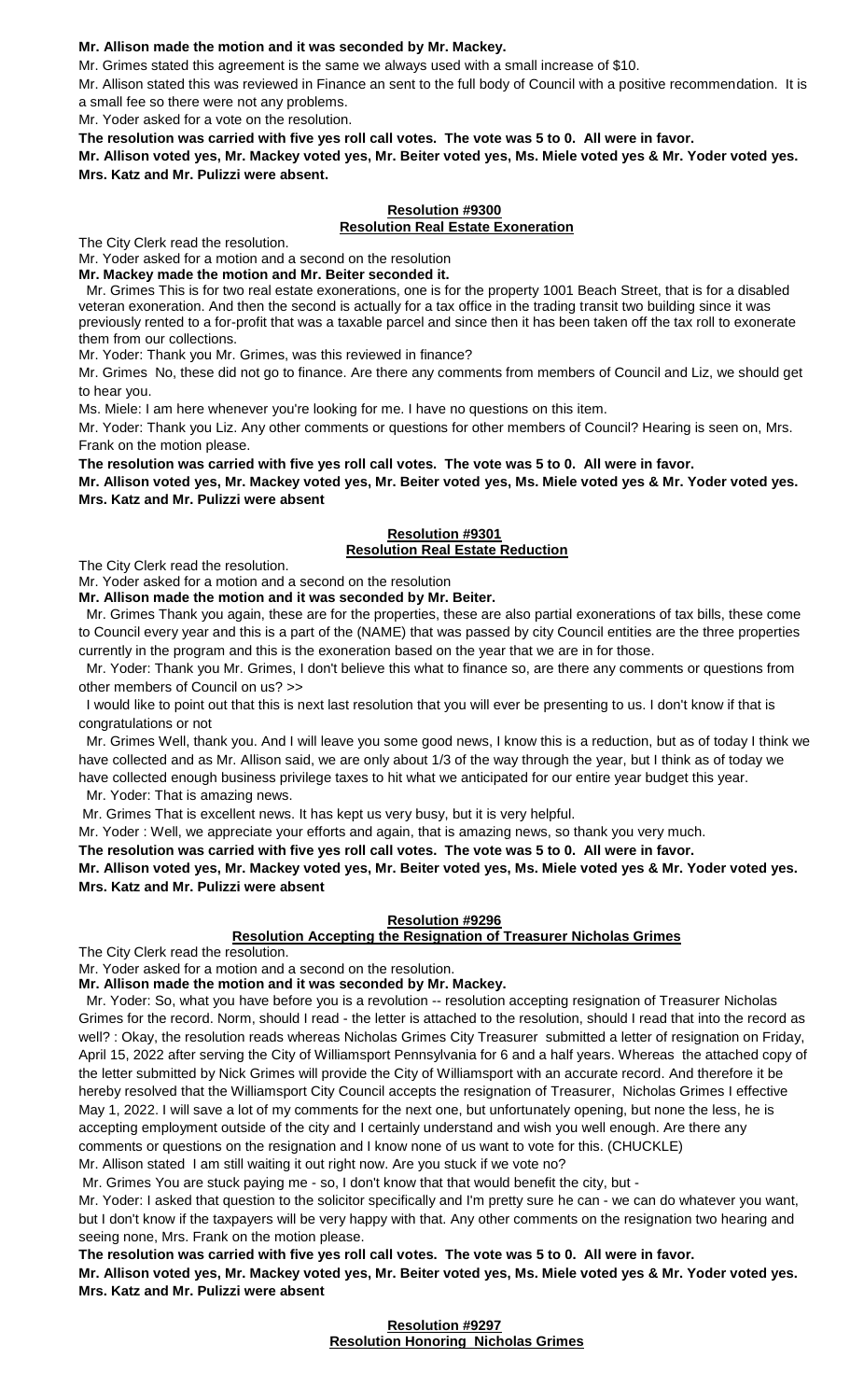The City Clerk read the resolution.

# Mr. Yoder asked for a motion and a second on the resolution.

**Mr. Allison made the motion and it was seconded by Mr. Mackey.** Mr. Yoder: I will read this into the record as well, s a resolution honoring Nicholas Grimes. Whereas Nicholas Grimes chosen by the Williamsport City Council on January 22, 2015 to fill the open Treasurer's position and proceeded to be elected during the following two municipal elections, and whereas Nicholas Grimes has served the City Council, Administration, it's various departments and the citizens of Williamsport with dedication, integrity and a consistent level of excellence and ,whereas Nicholas Grimes has directly enhanced the financial situation of the city through brilliant execution of the duties of office of Treasurer notably through excellent constituent services of which are also a model for other city offices to follow and whereas Nicholas Grimes has informally served as the city's economic expert and authority championing the growth of the city vitality proper use of third class city tax law and incentive programs, now therefore let it be known that it is with rate appreciation and admiration at the Williamsport city Council the administration and its various departments and the citizens of Williamsport we thank Nicholas Grimes for his service to the city and wish him well and success in all of his future endeavors.

 Mr. Yoder So, I will open the floor for comments from members of Council. I will go first. (CHUCKLE) Nick, we have not known each other very long, I think we got her know each other in the 2019 cycle and I think one of the best things serving on city Council is the friendship we have been able to develop in I will cherish that for a very long time moving forward and I know we will stay in touch even though we are not working together now on a weekly basis, but I have always been impressed by your diligence with every issue that your office encounters and that you get involved and just how quick you are able to just figure things out. I think that is a really big reason why the Treasurer's office scope has expanded to benefit the city. The level of initiative you have is nearly unmatched and a lot of the people that I have come across in my career and certainly in the city and as the resolution reads, the level of customer service and constituent services that you bring is something unmatched in the city but I argue in the county and in the region. You have told me this a handful of times, nobody likes paying taxes, but you are the person that they see when they do that and you make it easier. You explain why and even the other people that you get looking from departments, you are able to lend a helping hand and I think it just makes our city and our city government look that much better and so thank you very much for everything you have done and you leave very big shoes to fill for your successor, but Edward we get to that part of the meeting next, we have two great candidates and hopefully with they can pick up where you left off and will help make us proud. Thank you for everything Nicholas, it has been a pleasure.

Mr. Grimes Thank you.

Mr. Yoder: Any other comments or questions etc. for members of Council? Mr. Allison?

 Mr. Allison: Yes, it is really hard to articulate everything, but you have done a very good job of opening that up. Mr. Yoder. It has been transformational in your office due to your diligence beyond the normal scope of your office traditionally and that has been literally it has saved the city's hundreds of thousands of dollars. And brought us into areas that we were not able to educate ourselves in and you had the initiative and the drive and the intelligence to do all of those things. But, I think more important than all of that is what Adam pointed to. It is your demeanor and you have that demeanor because of your character. That is what I have been most impressed with over the years. I never had to wonder anything about anything that you taught me personally about, I never had to doubt what I was hearing, for the unvarnished truth that you had uncovered or proposed. And that means everything, especially in the deposition of Treasurer. I'm sure I could go on, but you have set a very high bar and that is good. Aim high, and miss high and you have set apart in the office that will benefit the city for years to come and through all of that there is really no way to express the appreciation of thanks for all of that, but thank you for being a great guy it has been wonderful to get to know you. Thank you.

Mr. Yoder: Well said Mr. Allison. Any other, Mr. Mackey?

 Mr. Mackey: Yes, just again, thank you for your service to the city. I really always appreciated - that not very long after the election when I got elected, he reached out to myself and actually all of the new elected officials and invited us into the office and explained exactly how everything worked and even bought us lunch. But, I always appreciated that. I appreciate you always answering my questions and explaining things to me like I was 1/3 grader. But, I wish you all of the best and thank you very much for your service to this city.

Mr. Yoder: Thank you Mr. Mackey, Mr. Miele, I know you're out there, we will-year-old -- yield the floor

 Ms. Miele: I am out here and I just want to chime in and say that Randy and I were both around when we appointed Nick to the city Council quite a while ago now. And I remember at the time thinking she is so young and I was kind of young myself back then. But thinking he is so young, what are we doing? And he has really been one of the most impressive people I have met and worked with in a city government. And next, I count myself as so fortunate that this city got to have you as a treasurer for so long. Because, you really have your unerring honesty and chest and I for not only what is right, but what needs to be done in a given situation is remarkable. I'm sorry - I have some interference here. But, Keystone Central is lucky to be getting you but the city is poor for losing you and we thank you so much for your service to Williamsport. And I hope that you will let us call you up and pick your brain from time to time even now. Thank you.

Mr. Grimes answered yes Thank you.

Mr. Yoder Thank you Mr. Miele, Mr. Beiter, anything you want to add?

 Mr. Beiter: Exactly what was said, the answers that you explain so thoroughly for somebody to understand that is new to things like this and as helpful as you were in the 2019 cycle just as adamant to myself again, I greatly appreciate that. And it is every sentiment echoed again and again into the ether so that way we can only say thank you again and again.

 Mr. Grimes stated If I could say something, I know we have a long agenda and I don't want to have everybody wait for me. But, much like Liz thought when I first came to the city I remember sitting in Janice's office and having coffee with John Grado and Janice and at the time and thinking what am I doing? A lot has changed since then, we have very different administration and Council and about everything into the city has change, but everybody has been so helpful to our office, it has truly been a pleasure to serve the city. The current administration and past administration and current Council, past council and, Janice, solicitors, also helpful in trusting and has really allowed us to grow. I came in and had a plan on what I wanted to do and I have accomplished a lot of those things and I think it is time for me to step away now and let somebody else come in and an active plan, so I am just grateful for all of you in your support. Thank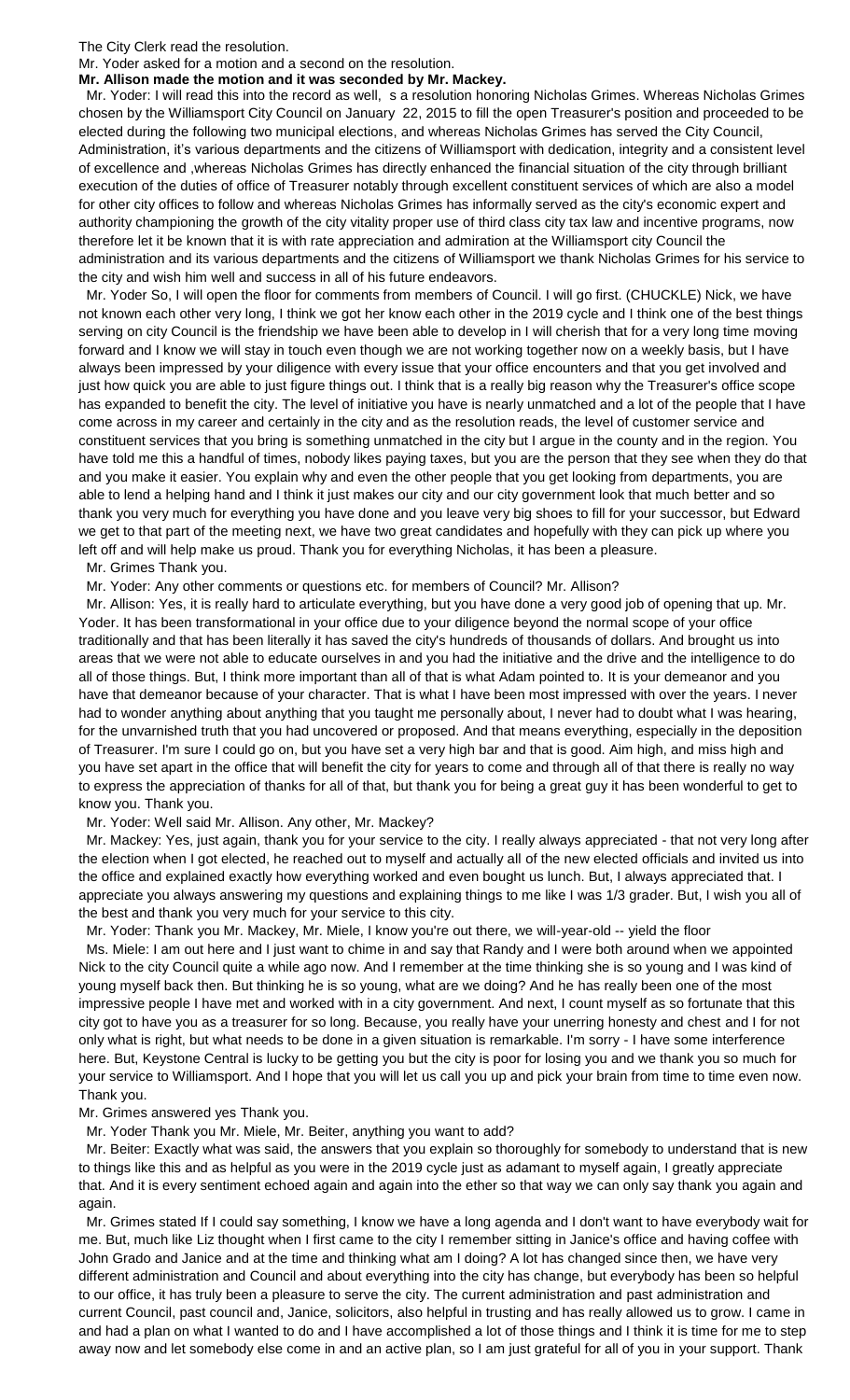Mr. Yoder: Thank you Mr. Grimes, we wish you well in all of your future endeavors and we know that you will be successful. Mrs. Frank on the motion please.

## **The resolution was carried with five yes roll call votes. The vote was 5 to 0. All were in favor.**

### **Mr. Allison voted yes, Mr. Mackey voted yes, Mr. Beiter voted yes, Ms. Miele voted yes & Mr. Yoder voted yes. Mrs. Katz and Mr. Pulizzi were absent**

### **Nominations and vote for City Treasurer**

Mr. Yoder Okay, we moved to item 6, nominations and a vote for city treasurer. Let me take a minute here and just outline the process. We did this Monday when we interviewed, so as mentioned when we accepted Treasurer Grimes resignation, April 15 he submitted a letter of resignation to city Council for the optional third class charter law upon the data that the resignation is effective and city Council has 30 days to fill the vacancy and that would be the same if it was the controller and other member of city Council, the Mayor's office, any other elected office. So, when we receive the letter of resignation, we posted the job online, through a various numbers of mechanism, indeed, in the city website, the city newspaper, we did that for about 10 days and pulled those down, we received a total of four applications, one application did not meet the residency requirements to hold the office of Treasurer and so that candidate was not able to be interviewed paid we had another candidate that accepted work elsewhere in another firm and so we ended up interviewing two candidates on Monday and both had very good interviews. We have checked references for both between Monday and now and now we are in a position where we can fill the vacancy. So, with a process outline and what kind of led us up to here, I will open the floor for nominations for the vacant city treasurer for the upcoming city treasurer post. Mr. Mackey?

 **Mr. Mackey I would like to nominate Mrs. Shawn Arroyo to fill the position**. As you said Council President Yoder we had two people that we interviewed on Monday - as now former Treasurer Grimes explained to me, there is not a lot of people who know the intricacies of the tax that we collect, but that can be learned and I am confident that both candidates would have learned that. And will be able to learn that rather easily. And while there is a financial side of this job for me the other side of this job is the public aspect, the public facing aspect, the customer service aspect and for me I just felt like Miss Arroyo is going to meet those qualifications just a little bit better.

Mr. Yoder Thank you Mr. Mackey, is there a second to that nomination?

### **Mr. Allison seconded it.**

Mr. Allison: I think Mr. Mackey covered it well. I agree with the same.

 Mr. Yoder: Excellent, we have a nomination of one candidate, are there other nominations from other members of counsel? Okay, I'm not hearing any so we will close the floor for nominations. Are there any - did I miss something? Mrs. Frank stated : Mr. Lubin said that you should have stated the interview was in a public meeting.

 Mr. Yoder: It was a public meeting on Monday and also live streamed as this meeting is also, it was advertised properly per the requirements, so thank you for the clarification Mr. Lubin. Are there any other comments related to the nomination in front of us from other members of Council? Okay. With no other comments or questions, let's have a vote on the nomination of Miss Arroyo.

## **The nomination of Miss Shawn Arroyo for City Treasurer passes 5 to 0. Mr. Allison voted yes, Mr. Mackey voted yes, Mr. Beiter voted yes, Ms. Miele voted yes, and Mr. Yoder voted yes. Mr. Pulizzi and Mrs. Katz were absent.**

 Mr. Yoder stated The Nomination of Miss Arroyo for the city treasurer position passes five to 0. . Miss Arroyo, congratulations, we are looking forward to working with you and I know you will need a couple of weeks to go through the resignation process with your current employer etc., we are here to work with you and are anxious for you to start I assume sometime in the month of May whenever it is convenient for you. So, Norm is there anything that we should do as far as like announcing a date or anything? I don't think there is. Sorry.

We will have a date set up with the city clerk to swear you in and we are looking forward to working with you so congratulations!

## (APPLAUSE)

Appointment

### **RVTA Authority Board**

Noah Bower, 372 Union Ave.is appointed to a 5 year term commencing 4/28/22 & ending 12/21/26 Mr. Yoder asked for a motion and a second for this appointment.

# **Mr. Beiter made the motion and it was seconded by Mr. Mackey.**

 Mayor stated this is an appointment to the River Valley Transit Authority Board with Noah Bower as he said for a fiveyear term. This would round out the board and Noah has experience in transportation and current job employment and so he has worked with PennDOT and so we feel as though Noah is a good candidate to round out this board and he was interviewed in transit and I just want to thank Noah for his willingness to serve the city.

 Mr. Yoder: Thank you Mayor Slaughter. He was interviewed in oversight, councilmember Beiter and I were able to have a conversation, as he said Mr. Mayor, Mr. Bower is a outstanding candidate, as he mentioned he has PennDOT experience and some transit experience at the school district level and I think he has a good head on his shoulders and a good sense of I think where the authority needs to go, and we are hoping what transpires between both Council and administration, and he is an outstanding candidate. So, that was the bulk of the conversation in transit oversight, I'll turn it over to Mr. Beiter if there is anything you wish to add from the discussion entrance oversight?

 Mr. Beiter: Nothing I wish to add about the discussion just about Noah personally, I have known him for a very long time and I was very happy that he reached out to step up for this authority and I hope that the other members and he hit the ground running next month when they have their first board meeting and understand the gravity of the situation we are in, because it is an awesome responsibility and we are so grateful that the five of them were so willing to step up as they were. So, thank you.

## **The appointment was carried with five yes roll call votes. The vote was 5 to 0. All were in favor. Mr. Allison voted yes, Mr. Mackey voted yes, Mr. Beiter voted yes, Ms. Miele voted yes & Mr. Yoder voted yes. Mrs. Katz and Mr. Pulizzi were absent**

 Mr. Yoder stated Congratulations, Mr. Bower, we look forward to the work you are going to do for the board, so, thank you for stepping up.

### you.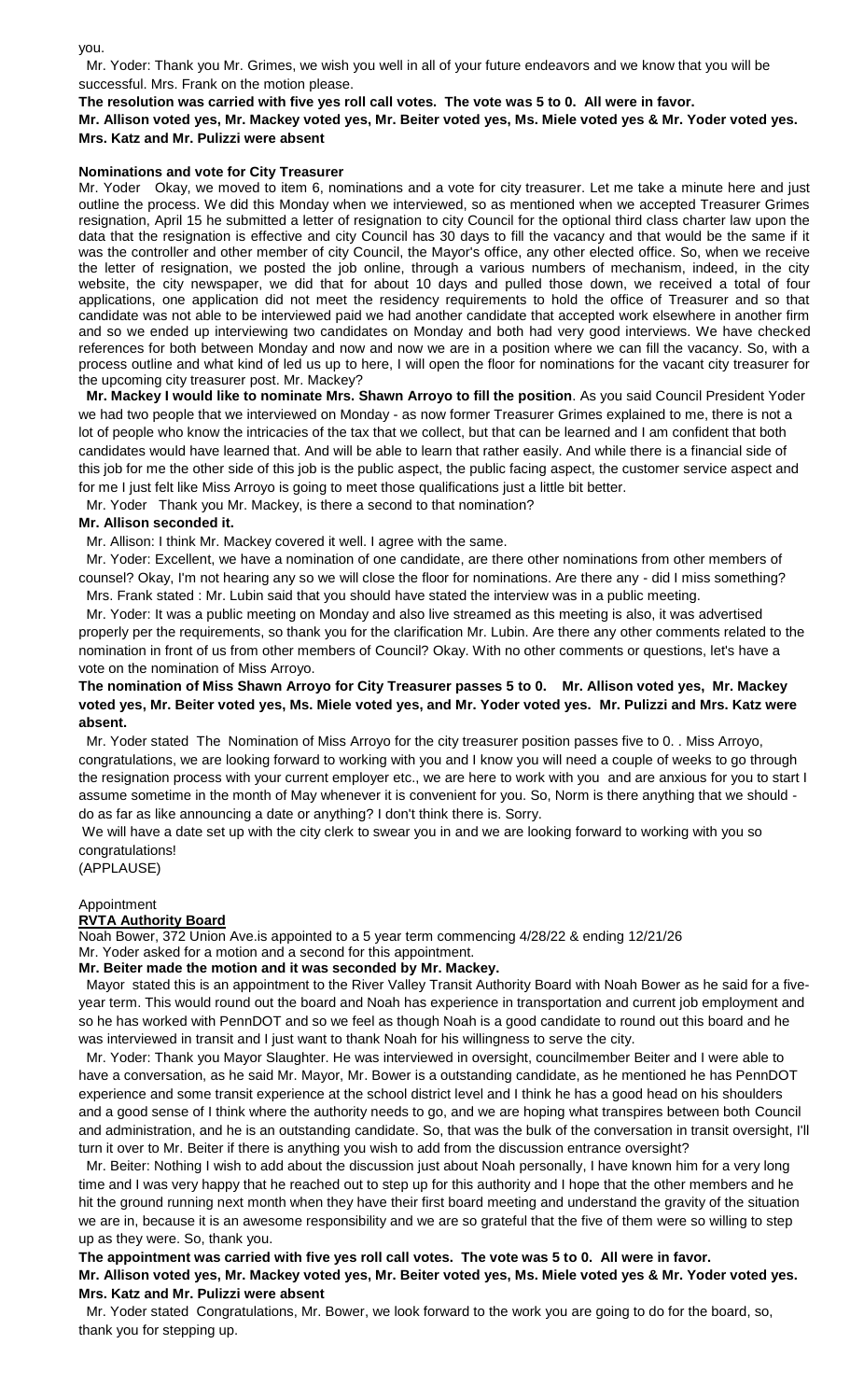### **Bill #1802-22**

**Ordinance Creating the Position of Police Chaplain within the Williamsport Bureau of Police(first reading)** The City Clerk read the ordinance in first reading.

Mr. Yoder asked for a motion and second for the ordinance.

**Mr. Mackey made the motion and it was seconded by Mr. Allison.**

 Chief Snyder stated Thank you, ordinance for the creation of police chaplain within the Williamsport Bureau of police. I thought I would touch on some of the highlights of this new position, the position will be a volunteer position with no salary and/or benefits. Disposition of a chaplain should be under the control of myself or a designee, any person shall have gone a background investigation, included but not limited to a criminal history background check in child abuse history check. They will receive police chaplain training certification and shall receive a certified police chaplain credentials in accordance with the rules and regulations. Set forth by the Williamsport Bureau of police. Some of the duties would be as follows, consisting of assisting the Williamsport police with death notifications, traumatic instances, give confidential counsel to Police Department personnel, provide a moral, ethical foundation of police personnel provided referral and resource assistance as needed. Provide pastoral duties as requested, they -- serve as a liaison with other local clergy, a liaison with police families in the event of a line of duty injury or death. And the duties that may be assigned or any other duties that may be assigned by myself. The term of office shall be for a period of one year from the date of employment and shall continue to serve in that capacity until he or she is either terminated or reappointed. The appointment of the position of chaplain shall be reviewed by the chief of police to determine his or her qualifications in accordance with the ordinance and shall make recommendations to the mayor regarding their employment. As chaplain. It is out of establishment of religion so the police chaplain is in no way a recognition establishment or promotion by the city of Williamsport of any particular religion or religious sects. No officer or employee of the police department or member of the public will be mandated or required to participate in the chaplain program or to avail themselves of the police chaplain services as the same will operate on a shrewdly voluntary basis. So - I open up the floor for any questions.

 Mr. Yoder: Thank you chief Snyder. This was reviewed of Public Safety, I turn it over to Mr. Mackey. If there is anything to add.

 Mr. Mackey: No, the chief covered it pretty well. A few other things that we discussed - when the chaplain is on duty, they will be in uniform. And they will also be provided with body armor and correct me if I'm wrong, that is coming out of the uniform budget.

Chief: That will come out of initial issue, yes.

 Mr. Mackey Aside from that chief one thing that we did not cover into the committee meeting that is kind of popped into my head - when we talk about the non-establishment of religion, I am assuming that whoever applies and is appointed to this position will have some sort of religious background. Will it be made clear to this individual that they should remain neutral when it comes to matters of religion -

 Chief: Yes, absolutely, that is a part of the program. This is not to push any religion on anybody. It is strictly volunteer, it will be a ride along basis where the chaplain would be able to read along with the officers were looking at maybe 2 to 4, maybe even up to six days out of the month the chaplain would come and do a ride along, nobody's obligated, industry voluntary so, nobody is forced to do anything. That they don't want to do.

 Mr. Mackeu: Okay, aside from that, this was passed with the full recommendation of the Public Safety committee. Chief: It was also reviewed by our solicitor.

 Mr. Yoder: Okay, thank you both very much. Any other comments or questions from other members of counsel? Mr. Allison?

Mr. Allison: Either going to be requirements for them to have some level of special training or anything in counseling. Chief: Yes, as I said it is a part of the police chaplain training certification that they will have a certified police chaplain credentials.

Mr. Allison: Okay, so this is already an established kind of thing -

 Chief: It has been around for a long time, it was actually brought to my attention by Scranton PD who has a program in place for about nine years right now. So, it is an established program in a very good one.

It is also just a thought in there as well is a conduit that we're looking for our officers to help somebody to go talk to, we're looking for ways for officer wellness being a stressful job edges having somebody to rely on and knowing that they will talk to that person and it is a privilege conversation and hopefully can help facilitate a relationship where we provide a better environment for our officers.

Mr. Allison : Thank you for this initiative.

.

 Mr. Yoder: Any other comments or questions? I would echo that, thank you for the initiative, I think it is a great idea and looking forward to seeing it enacted. Mrs. Frank on the motion please.

**The Ordinance was carried in first reading with four yes roll call votes. The vote was 4 to 0. All were in favor. Mr. Allison voted yes, Mr. Mackey voted yes, Mr. Beiter voted yes, & Mr. Yoder voted yes. Mrs. Katz, Ms. Miele and Mr. Pulizzi were absent**

## **Bill #1803-22**

### **Ordinance Article 1713 International Property Maintenance Code (first reading)**

The City Clerk read the ordinance in first reading.

Mr. Yoder asked for a motion and second for the ordinance.

**Mr. Beiter made the motion and it was seconded by Mr. Allison.**

 Mr. Gerardi What we have before you is an ordinance revising the International property maintenance code, 2015, this is the code that we use for all existing structures as far as residential commercial, anything that is what comes out of this book, if you remember back in October, November of last year, we adopted all of the building codes, plumbing codes, property maintenance goes and when it was done we reorganized the whole entire article, because it really was not put together right, we have some of the building codes in a different section and so forth and they were all are put together, so we not only change the code but relocated it. And this comes into article 1713, but when they were put together when it got sent back for the codification of the ordinance and went through it we find out that some of the things were left out that should have remained in the code. From previous adoptions. So, what I did was I put the codes that we adopted in November along with the ones that were originally in the code, put them into one and really put one into everything that we want. Industry liquid, the things that we are missing were section 101.1 which is a title, all of the inserts, section 103.5 and one of the biggest ones was section 106.4 violations and penalties was not put into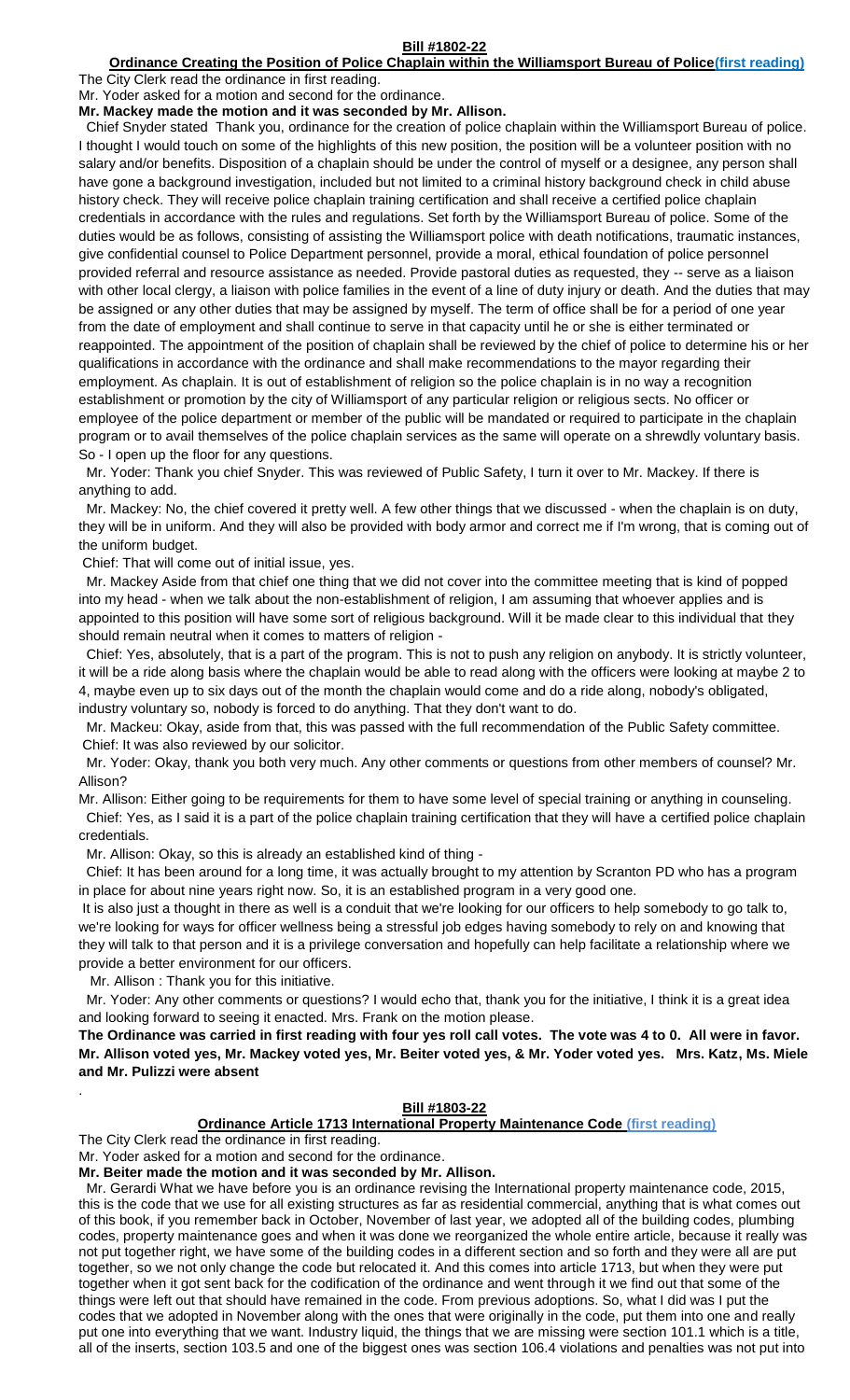the new code, so we went to the magistrate and the new magistrate was to cite the individual and put a fine on him and cannot because it was not in the code. So I am proud to put this together the fastest I can to get back together. Pretty simple, we did go through on public works, Mr. Allison came before this body with recommendation and Mr. Allison if you want, you can take over.

 Mr. Allison: Yes. Not a lot to say on this one, it is basically housecleaning and restructuring of things that were already there. So, just putting things in order. Don't have much to say about that.

Mr. Yoder: Thank you Mr. Allison, any other comments or questions from other members of counsel on this ordinance? **The Ordinance was carried in first reading with four yes roll call votes. The vote was 4 to 0. All were in favor. Mr. Allison voted yes, Mr. Mackey voted yes, Mr. Beiter voted yes, & Mr. Yoder voted yes. Mrs. Katz, Ms. Miele and Mr. Pulizzi were absent**

### **Resolution #9302**

## **Resolution Authorizing the Williamsport Bureau of Police to Hire one Police Officer**

The City Clerk read the resolution.

Mr. Yoder asked for a motion and a second on the resolution

**Mr. Mackey made the motion and it was seconded by Mr. Allison.** Chief Snyder I am respectfully can -- asking for your consideration Jacob Huling to the Williamsport Bureau police. He is standing with me on my right, he has completed all requirements for Williamsport police and scheduled to commence on May 16, 2022. Again he is always certified as a police officer in Pennsylvania to the municipal police officers training commission. Candidate Huling is 25 years old and currently resides in a Jersey shore PA. He is the son of Jodi and Michael Huling, both of the Jersey shore PA area, candidate Huling is a 2015 graduate Jersey shore high school added 2020 graduate of Wilkes University where he earned a bachelor's degree in criminology. He attended Mansell police Academy where he received his act 120 certification in 2021. He is currently employed with the Police Department of the UPMC hospital here, you MPC hospital here in Williamsport. Candidate Huling would be assigned badge number six. So, I open up to four for any questions.

Mr. Yoder: Thank you chief Snyder, this was reviewed in public safety? And I'll turn it over to Mr. Mackey.

 Mr. Mackey: Yes, the chief pretty much said it all, it is just good that we should point out that we do have a retirement coming and that this hire will get us back to the 48 that we currently set, is that correct? A

Chief That is correct. We have a retirement that will be tomorrow, effective tomorrow. And then he would start and he would be our 48th that we budgeted for.

 Mr. Mackey: Aside from that we are excited to have Mr. Huling come on board and this was possibly for recommendation.

>>ADAM YODER: Thank you Mr. Mackey. Are there any other comments or questions for Council, Mr. Allison? Mr. Allison: Two comments, welcome officer to the force, another one of our younger faces added as well. And to the chief, I like this transition. One in and one going out, there is no gap in there. This is the best way to do it I think. So, thank you for being so diligent on that.

Chief: Thank you sir.

 Mr. Yoder: Thank you Mr. Allison, any other comments or questions from Mr. Beiter, it looks like you have one. Mr. Beiter: I do, thank you. How much of the police force is currently under 10 years of tenure within the agency? Chief: It is pretty high, I would have to get the numbers for you, but we have a very young Police Department.

 Mr. Beiter: So my question leading into that is going to be what are we doing to make sure that these officers are getting the proper training so we have leaders that are going to step up amongst -

 Chief: I would love to sit down with you and have a strategic plan and with the training that were trying to put forward for all of our officers. So we have some plans in place.

Mr. Beiter: Thank you.

Mr. Yoder Thank you Mr. Snyder, welcome, it is exciting to see another cadet coming through I should not say cadet, but you understand what I'm saying. Coming through and joining the force. It is great to see. I would circle back on part of the discussions and deliberations that we had at the end of last year when we did increase the police force from 47 in 2021 to the budget of 40 in 2022. When we went through that discussion we are receiving a cost savings when you look at the retirements that we have going out and we are really increasing the force by one and still saving money, because of the youth that we are bringing into the police Department, right? But that savings is only for a short time like three or 3 and a half years, I would have to go back and look at my notes. When we get to that point, we will be - we will be beyond the point of savings and the cost increase will compound a lot faster then what we had whenever we had 46, 47 officers. And we have issues in public safety, we all certainly get that. We need good qualified people in the street and we are getting there which is great. But, the whole reason for bringing this up is we are seeing a savings short term, but we need to continue to look at how we maximize the Police Department and we had a good dialogue last year and how do we do that, what can we learn from other city police departments across the state that are operating on different cost models and I know that you are working through that and your strategic plan. I am really looking forward and hoping to see the fruits of similar in of this upcoming budget season once we go into 2023. We are making progress. We need to continue that and see how we continue to do more with less, it is hard, absently hard, but given the fiscal constraints that we are under, it is necessary.

Chief: I extend the same invitation to you as well sir. Come up and look at our ideas and what we are looking at. Like you just mentioned, we are looking at the others. There are 10/3 class cities that are very strong. Police departments in Pennsylvania and we are looking at all of them in comparison. In seeing how we can do it better here.

 Mr. Yoder: That is good to hear and I look forward to seeing what we can apply to this false budget, so thank you very much. Any other comments or questions? Hearing and none….

**The resolution was carried with four yes roll call votes. The vote was 4 to 0. All were in favor.**

**Mr. Allison voted yes, Mr. Mackey voted yes, Mr. Beiter voted yes, & Mr. Yoder voted yes. Mrs. Katz, Ms. Miele and Mr. Pulizzi were absent**

(APPLAUSE)

### **Resolution #9303**

**Resolution Authorizing First Renewal of a Consultant Agreement Between the City of Williamsport & Keller Partners & Co. LLC**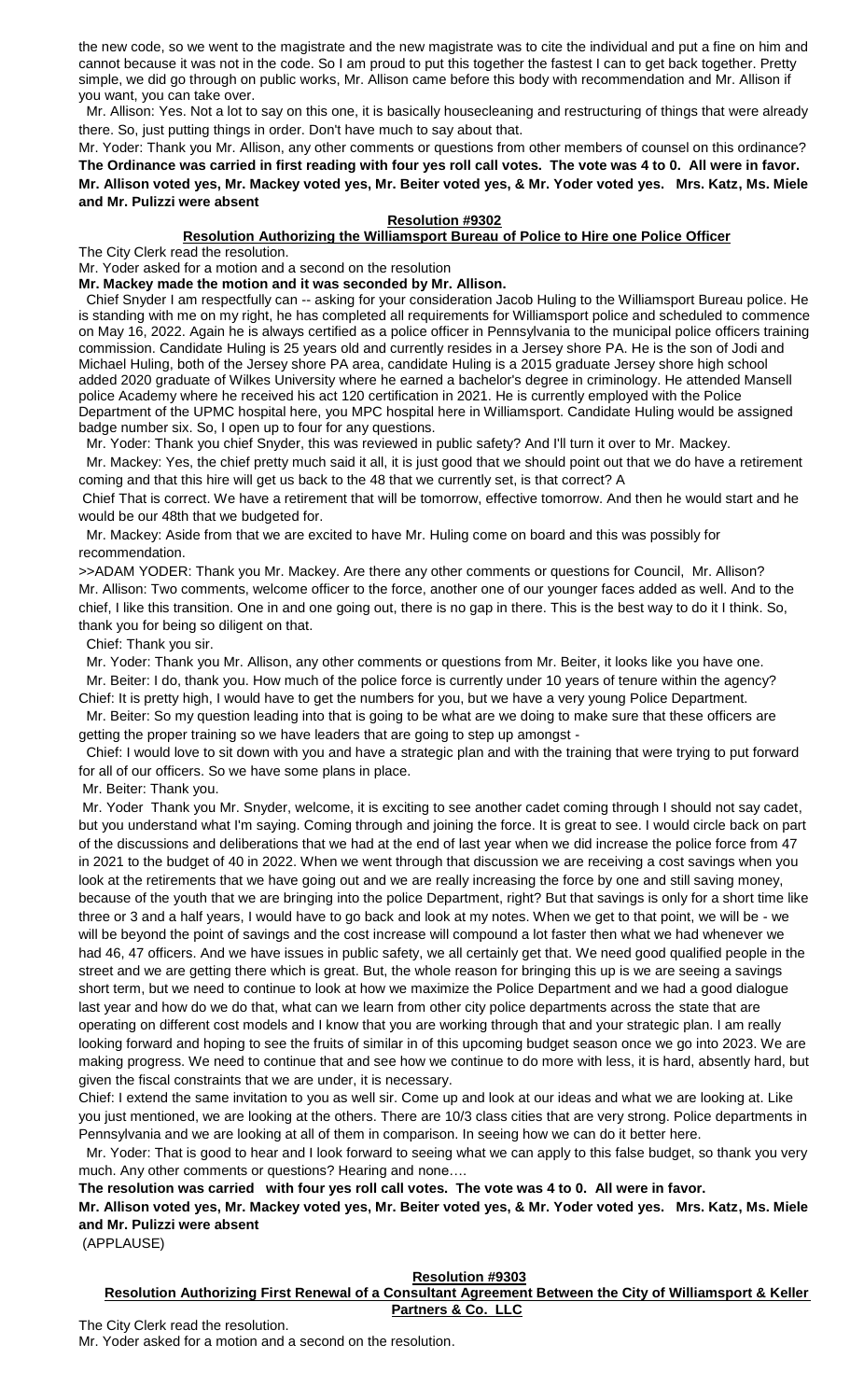### **Mr. Allison made the motion and it was seconded by Mr. Mackey.**

 Mayor - so, what you have before you is a resolution authorizing the first renewal of consultant agreement between the city Williamsport and Keller partners and this agreement was the original one was entered into last year and so this is the first renewal of a three-year term each year was subject to an annual renewal. Copy which is attached to this resolution and there are no changes to any of the financials or any terms of the agreement, this is simply the first renewal for the second year of the term which is the three-year term as I mentioned previously, representatives from Keller partners are on the call and they also are prepared to present their quarterly report as well. After this resolution if you so desire.

 Mr. Yoder: Thank you mayor Slaughter, we can lump that altogether and have their I think quarterly report and then go into the specifics with their contracts, so if that is okay with everybody else? So, I alternate over to Mr. Keller, redeeming sir.

 Mr. Keller Thank you very much, greetings from the nation's capital here in Washington DC. Thank you president Yoder, members of counsel and Mr. Mayor. We very much appreciate this time, unfortunately we were not able to be there in person today, we are in meetings all day long on Capitol Hill, but our intention is to be there in person with you next time. So, I would like if it is okay and I know you have a copy of our quarterly report, if we could just briefly walk through that, some of the highlights. And please feel free to interrupt if you have questions. I want to make sure that you know we also have members of my team in Washington here, Andrew Garfinkel and also Doctor Lucas Adair and this makes up the core team for the city of Williamsport. And I would like to think also mayor Slaughter and I would like to also thank John Sander and the mayor's team as well as members of the Council for working with Keller partners. Over this past year. We appreciate the partnership and I think we are making some good momentum at the federal level and in multiple areas and I think it will result in some good things. It takes a little time to build that momentum and to start getting some wins, but I feel confident that that is going to happen. Let me just walk you through some of the highlights over this past year. Some of you may recall that back in October 2021 we arranged a large community meeting that included the US Army Corps of Engineers, Congressman Keller, FEMA, the city and the Council and the idea behind this meeting was to get everybody in the same room to talk about the community's number one priority. Which is making sure the levy is up to standard. With the ultimate goal of course of getting it certified and accredited. And so the result of this meeting was a risk assessment that was initiated by the US Army Corps of Engineers and that is in process as we speak right now. As I understand it they are preparing the team right now and will be following back up with the city soon about the next steps. We also worked on submitting a congressional spending request also known as an earmark and you might notice over the last decade that Congress decided not to do earmarking and earmarking is when a member of Congress puts in a specific dollar amount, actually a grant into an appropriations bill and this dollar amount is designated for a specific organization. And so this Congress did away with this over the last 10 years, but last year they brought it back. And we felt like we needed to make a request to Senator Casey's office and Senator Casey is the only member of the Williamsport federal representatives that participated in the earmarking request last year and we made this request for funding for the levy. And the Senator actually included that request as a priority to the Senate appropriations committee, but ultimately it ended up not getting in the final bill. But, this process is coming up again and we'll talk more about that in a few minutes. The next item is we worked with identifying a grant through USDOJ for the Williamsport Police Department and I wonder if Andy McAuley could talk just briefly but we did over this past year on that grant. Any need to take yourself off of mute -

 Mr. Garfinkel: Thank you Tom, good evening council members, yes, we worked with the Williamsport Bureau of police on a competitive grant application called the connect and protect program which is a law enforcement and behavioral health response program. So, the concept behind the program is to train law enforcement to work cross jurisdictionally with behavioral health professionals to improve outcomes for individuals with mental illness and cooccurring mental illness and substance use and so when those individuals come in contact with the justice system, we want to improve how law enforcement is able to manage those cases and try to reduce the number of individuals who are going to jail and into the justice system as a result of their mental illness. So, we are working to resubmit that proposal now and that exactly due at the end of May, so we are working with WPP on his application and chief Snyder and chief Bolton in particular. Thank you Tom.

 Mr. Keller Thank you Andy. We have also worked to assist the city with the application for a brick grant which I understand was awarded at 600,000. This is an annual grant and we will want to continue to pursue this next year. We were also pleased to work with the city Council and the mayor on providing some guidance for the American rescue plan and part of our role is for you to use this as a resource on federal funding and we look forward to continuing to provide the kind of guidance in the future. Finally, relationships matter when it comes to funding and when it comes to getting a leg up in a certain things going on at the federal level whether we are talking about federal grants or legislation or whatever. Relationships matter. And I feel like we have been able to build and strengthen important relationships whether it is with the Pennsylvania congressional delegation, the leadership of the US Army Corps of Engineers, the leadership of FEMA and also of Pima and others. It is critically important to keep in front of them, it is a very competitive process as I said. So I feel like we have made momentum in that area. And we just want to review some of the highlights that we are planning for 2022/2023 and in the first one is we are very much engaged right now because deadlines are fast approaching. And submitting another congressionally directed spending request for the city both in the Senate and the house and again, the number one priority for the community is rehabilitation of the levy, making sure that we can bring that up to standard so we can get that certified eventually and we made a request both on the Senate side and in the house side for the levy and we also made a request for some streets scaping and beautification of Newberry Road in Williamsport. And based on the discussions that we have had based on just today, we feel very positive about the direction of these requests. And we will know more very soon on where that is headed. And I will certainly keep the city updated on that. Speaking of relationships, it is very important to get the mayor as the representative of the city in front of these key federal decision-makers. And so we have arranged what I think is a great schedule for the mayor on May 10 to come down to Washington and participate in meetings with the congressional delegation and others to talk about the priorities for the city. Obviously a part of that discussion will be pushing for strong support for earmark funding as well as his support for any competitive grants that we are planning to submit on behalf of the city for over this next period of time as well as the importance of making sure that the federal delegation is aware of their responsibilities and roles as it relates to the levy rehabilitation . As I mentioned earlier, over this next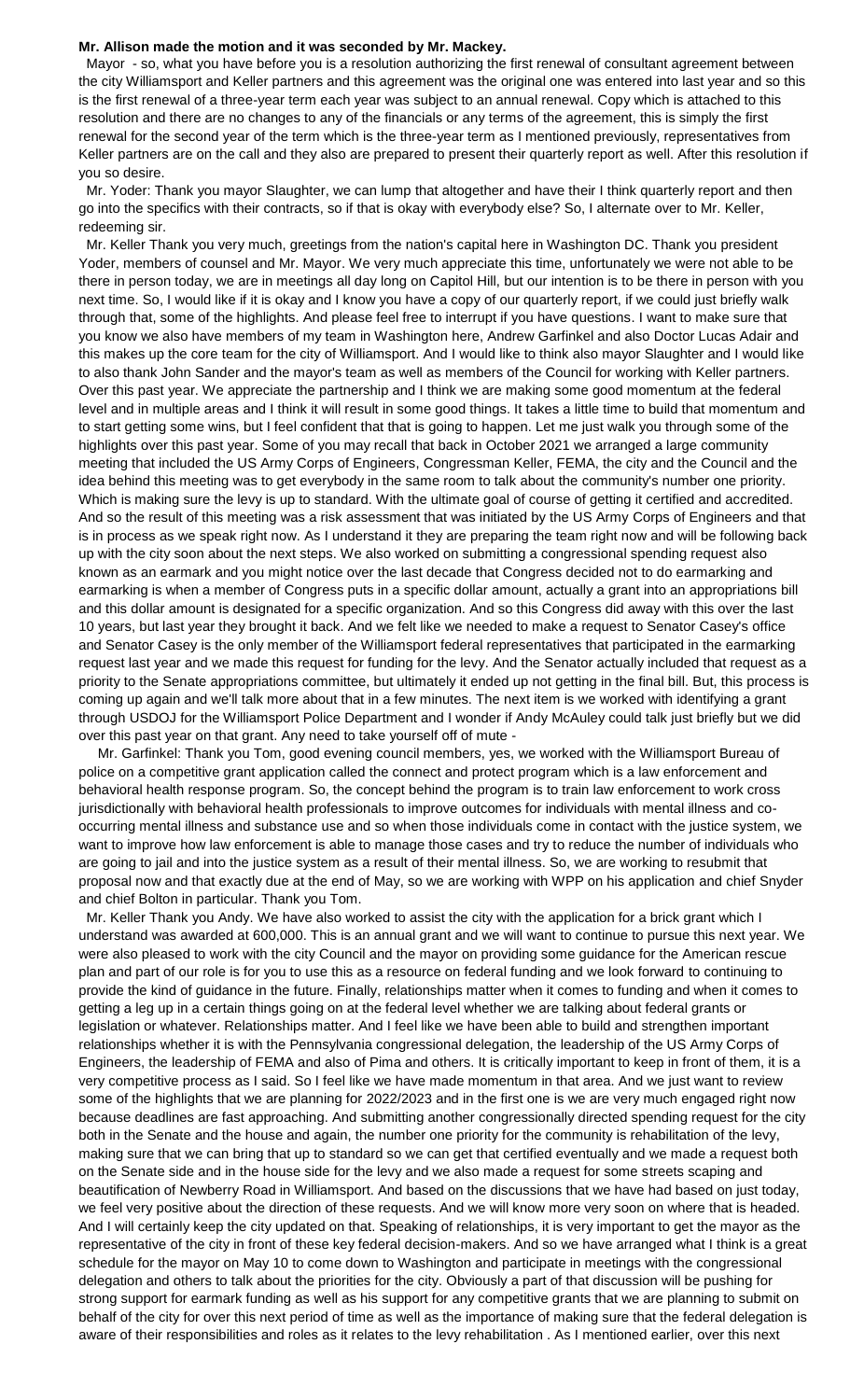period of time, we are going to build on the work that we did Nina gathering the community together for this discussion on the levy. And the Army Corps is going to launch this risk assessment of the levy and we are going to be able to identify the weaknesses that need to be addressed in a more I guess strategic way let's say based on what the Army Corps is saying. It is going to require a participation agreement and I understand that the Army Corps is working on that right now. So, that will go before the mayor and likely the Council on how that would work. As this work begins, there is an expectation that the city would need to provide a 50 percent match for the risk assessment work. While there is no clear dollar amount, we have been told that it would - the total risk assessment cost may be around the \$500,000 mark. And we will get more information on that as we continue to work with the Army Corps to make sure that they are aligned with our interests there. And finally, we have identified a number of grants through the Department of Justice homeland security, transportation particularly coming down from the big info structure bill that was passed, those grants are beginning to roll out and we are expecting more grants to rollout at the end of this fiscal year and so we have got our eyes on these, we are working with the city on making sure that we are addressing those different funding needs and we will keep you posted on that in our next report. Andy, do you have anything else to add onto the grants piece?

 Mr. Garfinkel: Yes, thank you Tom. The only thing we need to add is only bipartisan info structure law, the funding that just came out and we are keeping an eye on that as Tom mentioned. There are some competitive opportunities so it is about staying ahead of the curve and being ready to go and working on these competitive applications because there is a lot of money out there, we just need to identify those priorities and we have been working with the mayor and council to identify those opportunities so we appreciate your work with us.

 Mr. Keller And you know members of Council, it is very important to try and get ahead of some of these grants that may be coming out when we are talking about infrastructure and so on as being prepared with certain projects and I again want to thank the mayor and John Sander for working with us on that. And being able to identify these needs of the city. And with that we really appreciate the time and if you have any questions, we would be happy to answer them.

 Mr. Yoder: Thank you Mr. Keller for the update and overview of your quarterly report. Are there any questions or comments from members of Council on the quarterly report offered by Mr. Keller? Mr. Allison?

 Mr. Allison The meeting that you referred to last year at Penn College, is not the one you're talking about? Mr. Keller: That is correct, in October.

 Mr. Allison: It seems to me that the representative from FEMA said they may have grants available. Am I recalling that right?

 Mr. Keller: That is correct. There are some pre-mitigation grants that are available and we are actually working with them right now. We have been in discussions with PEMA over the last week on them. So, you are exactly right.

 Mr. Allison: Okay. I just wanted to touch base on that. And of course you are well aware that we have been put in a different - most almost all of the city has been put in a different congressional district, is there going to be some transition bringing Congressman (NAME) into the fault so to speak?

 Mr. Keller: Yes sir. Yes sir. There is a great question and the way that this has worked is that there has been a every 10 years is a redistricting that takes place and the way that Pennsylvania has worked there is a seat that is going to be removed and unfortunately that came down to Congressman Keller's seat and he made the decision not to run against another Republican, but the way the lines will be drawn or have been drawn I should say, this will not take effect until January 2023. The way the lines have been drawn is Williamsport will potentially benefit now from two different members of Congress. And not only Congressman (NAME) who will represent a large portion of Williamsport, but also Congressman Thompson. And so we are in it the process of having meetings for the mayor on May 10 to begin working those relationships and I have already had a conversation with Congressman (NAME) about this and he is very much looking forward to seeing the mayor on the 10th. And if I may just add to that, this is exciting because both of these members, also participate in the community project funding also known as earmarking and so there may be opportunities for these new members beginning next year to help the city. Financially.

 Mr. Mackey I am well. I guess just a comment first as far as the levy goes, I don't think - it is no secret how important that process is. There is a statistic that floats around author in management world that states for every dollar spent on mitigation you save somewhere between six and eight dollars on recovery costs. And when you think about the assets of that that levy protects, you just realize how important that really is and when you talk about this risk assessment, did you say that there is a start date for that?

Mr. Keller: They have not established an actual date yet. The mayor and I are in Colonel (NAME) office who is the commander of the Baltimore District in Baltimore in January talking about this and urging her team to speed this up as quickly as possible. And the mayor made the commitment that we want to work with them and make sure that this mitigation takes place as quickly as possible. And we had assurances from her that that would happen. And I think what it comes down to is after the pandemic, they are hit with a number of different things, but we are working those things out so we can get on a schedule and I am - we are going to be having a call actually tomorrow about this very topic.

 Mr. Mackey: Okay, great. And I did have a question about the connect and protect - we were not awarded with that grant and are you able to speak to any of the comments that were given as to why we were not awarded the grant and what steps we are taking to make sure we get that grant in the next round, because I personally feel having some sort of crisis intervention team as part of our police department is extremely important.

 Mr. Garfinkel: Sure, I can speak of that.. There are really only two primary critiques of the initial application. One is an issue related to how the project will be managed internally within the police department and so they made it pretty clear that they would like to see additional - that some of the funds go towards a contractor to assist with some of the project management aspects and so there is a total of a \$550,000 grant application and so we can certainly put more resources towards somebody to help oversee the grant. They do not want to see the chief sort of directly having to manage the grant which is where we put a lot of resources. And the second part is really about having a behavioral health specialist dedicated to the project team and again, that is about making sure we have the appropriate amount of resources. So, these were the two primary critiques and we feel like those can both be overcome by reallocating those resources into the appropriate places.

 Mr. Beiter I wanted to follow up with the risk assessment study, obviously risk assessment is the goal, but this is another study that we are looking at doing and what I have found in my time on counsel being the new guy as we like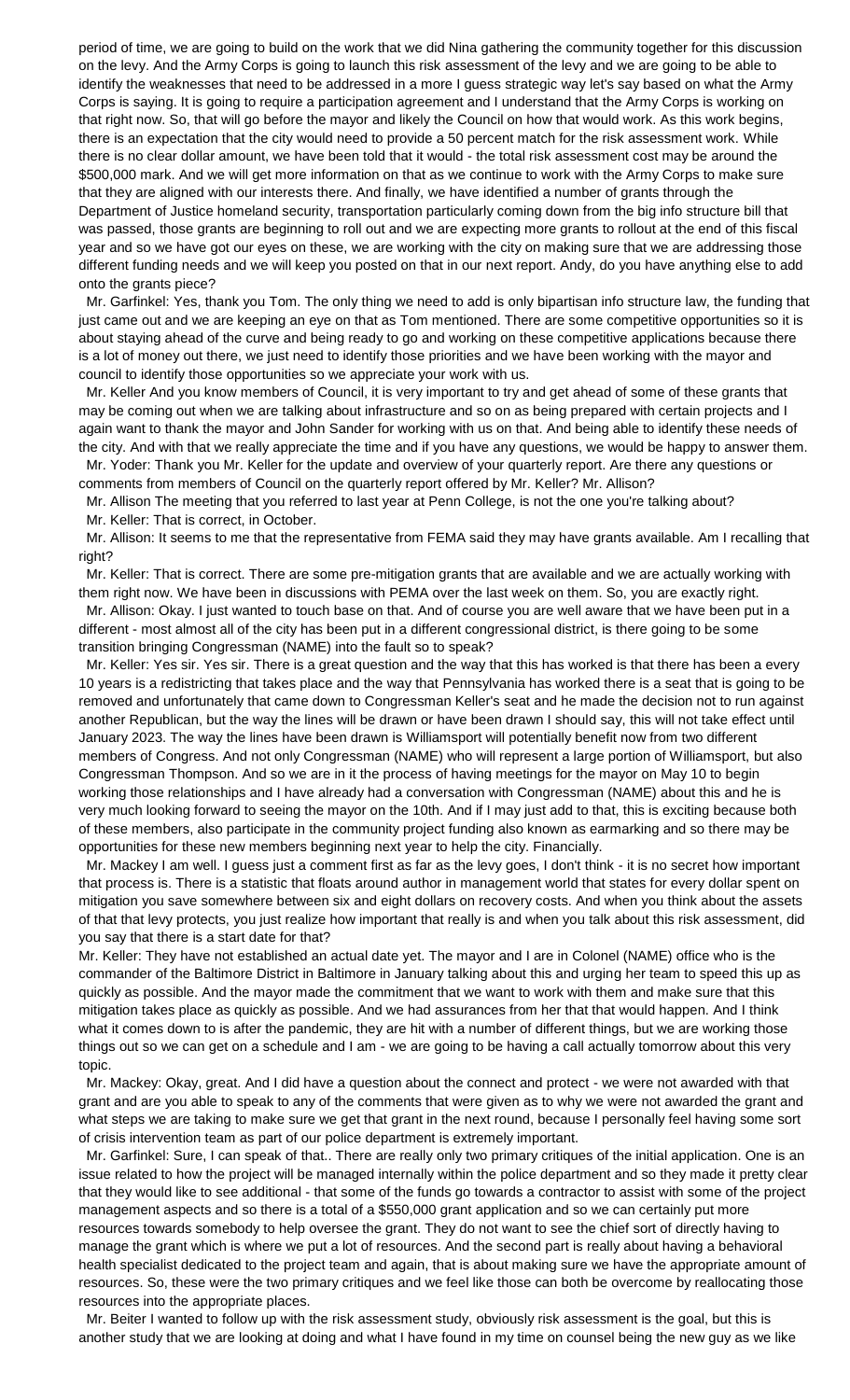to study things. Again and again. So, if you could please enlighten me as to why we have to go through this study being done by the Army Corps of Engineers when the Army Corps of Engineers is the organization telling us that this levy is not certifiable because of the issues that we have with the various parts whether it be cross pipes etc.

 Mr. Keller It is a great question. Thank you Councilman. One of the comments that we made during our meeting in October was US Army Corps of Engineers, the levy has been studied to death. Please do not make us go through this again. And we work to get legislative language into the water resources development act to compel the Army Corps to assist the city in addressing some of these issues. They are saying that they cannot do that unless they have some sort of and this is not a study by the way, this is an assessment, so it is a much less arduous activity by the Army Corps and it is supposed to be able to be done fairly quickly, within a 6 to 8 month period of time as I understand it and within that, they identify those certain areas that need to be addressed. In addition to that it is possible that the requirements that we had for the levy some time ago may be able to be minimized through simple types of activities that are not costly. And this is one of the things that happened when we took the tour with the Army core team around the levy and the Congressman was there as well and mayor and everyone else. They were assessing this just visually. And so it is their process and how they deal with this. Meantime Councilman we are not waiting for the Army Corps. We are working with the members of Congress to help with funding and again I think we are going to be successful in that effort to address some of these needs that will get right to the heart of the certification issue. And that will take some time, but we worked with the Department of Commerce where we identified funding through the economic development initiative to address the Memorial Avenue high wall which is lower than it should be according to the modern regulations and we were able to win a \$5.6 million grant to address that issue. And that is in progress. So, we are not going to wait for the Army Corps, but we do need them to weigh in. I hope that answers your question. I beg your pardon?

Mr. Beiter: \$5.6 Million, that is an EDA grant, correct?

Mr. Keller: That is correct.

 Mr. Beiter: FMA pivot just quickly, because I want to make sure mayor if I could ask you, the work that we're doing and we voted on for the cross pipes and things like that, that is okay to go ahead and is not going to interfere with the risk assessment?

 Mayor When we with the colonel in the Army core team that Mr. Kelly was referencing, we brought that up and Colonel did say that we can go ahead and work on a deficiency that has always been identified simultaneously to them during the risk assessment with the ultimate goal being at the end of it - where the risk assessment and we are fixing the deficiencies that we know about that everything will be great and we can get recertified and accredited. So, of course we will not know that until the Army Corps does their risk assessment which they have to do as a part of this, but we were able and Colonel gave us the blessing to work on the deficiencies that have already been identified.

 Mr. Beiter : Will they then assign the work in progress so it is done correctly and we will not have to go back in two or three years when they come out with their final ruling SAO, by the way, this was actually done this way -

 Mayor: Yes, once we do this, the Army Corps will be here and they will actually be here simultaneously because they will be doing their work and it will be a simultaneous progress.

 Mr. Beiter: Thank you. The last question I had been for Mr. Keller if I may ask - this is an issue that is not just affect the city of Williamsport, it affects Loyalcok) Township and South Williamsport, so we have a lot of adjacent Minister Palace and you are also doing work for Lycoming County are you doing this in conjunction with the city of Williamsport?

 Mr. Keller: That is correct. We believe that numbers matter, so partnering with the county to tackle this is very, very important. We have had the city, the county calming all of Lycoming as well as the water authority in Washington, we have been to the Pentagon, we have been to the West Wing of the White House. We have had the meetings that resulted I believe in that Department of Commerce grant and we want to keep that team together. There is power in numbers like this. And in fact Councilman we have been told it is unusual to see this kind of coordination with these different municipal entities for something like this. And we looked at that as that is a good thing. That it is happening here. At least the community is being recognized as all coming together for this one very important thing. I mean the levy, if it breaks, this is something we talk about all the time. It is going to be a disaster. And we are talking three to \$5 billion in assets that are protected by this flood control project. And so we are coordinating in fact one of the congressional directed spending requests is a joint request between the city and the county. And we were advised that it would be - it would have greater impact if we did it that way.

 Mr. Beiter: While you're doing the work for all three of those entities, are you splitting her bill up into thirds between us, or are we paying for the fall rate while you're working for all three of us? I don't mean to sound bad in any particular way, but I appreciate and I understand that we have to be working together with those entities, but are you able to shed any light on that?

 Mr. Keller: There is no conflict of interest whatsoever. We coordinate on the levy. We are working on various projects for the County, the county is a big area that extends outside of Williamsport and then of course the water authority has a number of water and sewer infrastructure as well as a dam, in fact two dam's and so that is something we are very cautious about and that said, we have been able to establish very important relationships with people in Washington because of this relationship with these different entities. So that way we can all benefit. One of the things we have done over the past I would say the past couple of years is we have tried to hold meetings between the three entities so that maybe we can coordinate in such a way even though there are completely different funding needs for each entity, but to coordinate to see if we can maximize the federal level support that the community is getting for these different entities. And I think we have had some good interaction on that front. So, for example the county is now working with the water authority ongoing after a grant that is actually going to help both the county and the authority as well as the city by the way. So, there is a lot of interconnecting opportunities here, but of course there are separate needs for each entity. And we are under contract separately for each entity as it should be.

Mr. Beiter: Thank you for the education, I do appreciate that.

 Mayor May I add one thing about the levy, John Sander, our city engineer, to your point Councilman Beiter, each year there is an inspection done by the Army Corps of Engineers every single year and every five years there is a very in-depth study done, so on the yearly inspection, they will see the work that we are completing right now which is why the Colonel also said go ahead and do it, because they will see it during the yearly inspection, so I just want to mention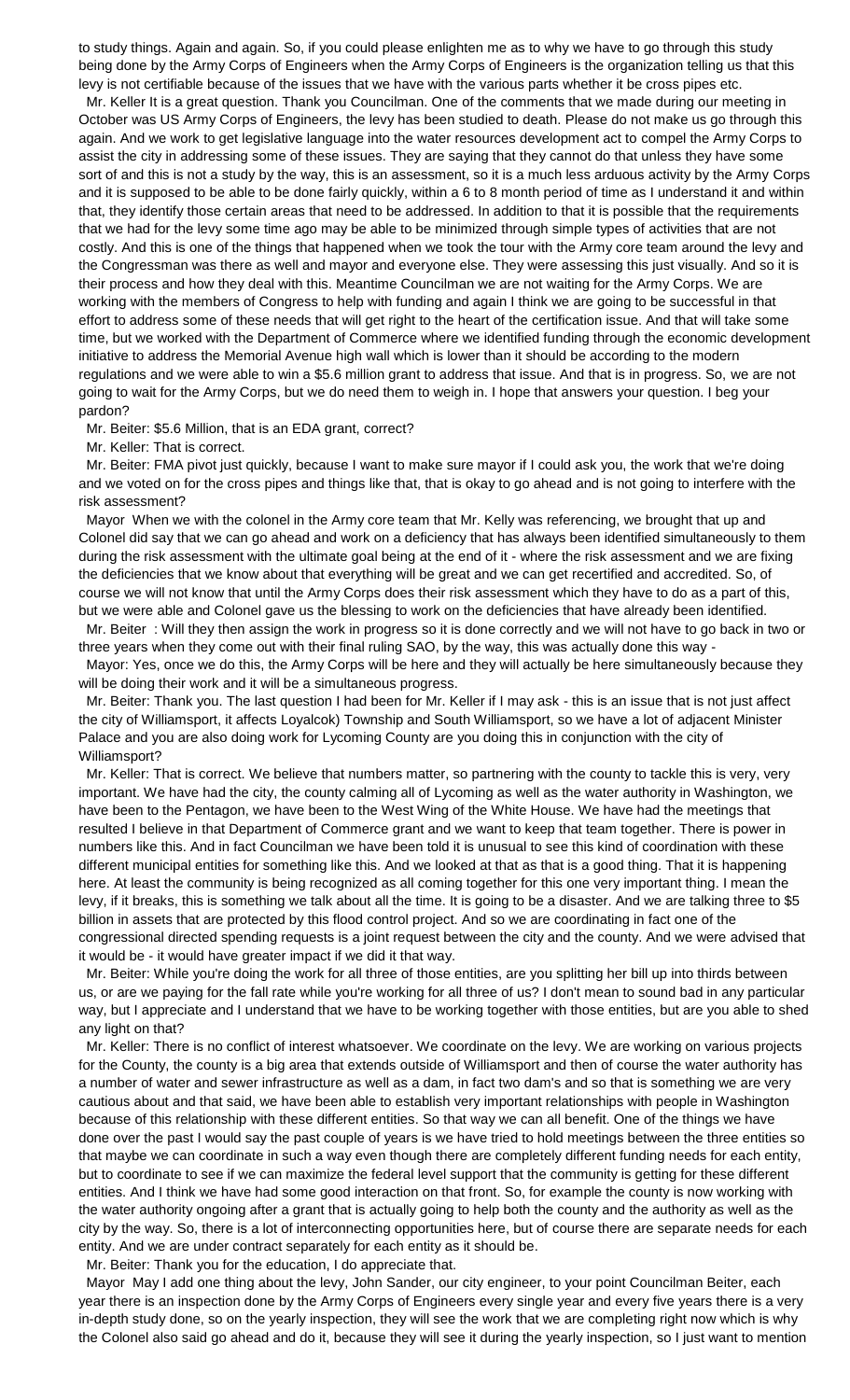that and thank John for reminding me of that. Because that is a key point.

 Mr. Yoder: Thank you Councilman Beiter, any other questions on the quarterly report from Keller partners? I do have one, just to shift gears a little bit, I did not see any reference to, but I figured I would ask because we are in the midst of essentially offloading our trans arm that is housed within the city currently. Are you doing any work related to transit grants or anything on behalf of RVT currently or anything in process in that regard Mr. Keller?

 Mr. Keller: Councilman good question, unfortunately we have not been working on any grants currently. However, and we should have mentioned this in the report, we did work on making a congressionally directed spending request on behalf of the transit authority and that did not get funded. But, there are a number of grants that are coming out, one involving transit facilities, one involving low emission buses, and those are great opportunities that we should be targeting for them and we would be happy to continue to interact with them if the city would like us to do that.

 Mr. Yoder: Thank you for the clarification and the only reason I ask, as of right now the goal is July 1, that is no longer going to be a part of the city. So, I would actually think that we probably would not want to that, that we would want them to take care of that on their own whether it is internally or contracting with somebody like Keller, going through a RP process, but it seems like you are on at the same page in agreement Mr. Mayor which is good. Thank you very much Mr. Keller for the quarterly report. We can go into the resolution in front of us and I guess I'll turn it over to Mr. Allison because this was reviewed in finance. If you would be so kind sir.

 Mr. Allison : Yes. We did review in finance. As the mayor stated, it is the first renewal of the contract, a three-year contract that was signed and nothing has changed, we talked about the continuity that will be provided with staying with Keller since they are in on so many things that are in transition right now that hopefully are going to bear fruit and we will get this wrapped up in the next couple of years. That is aggressive, but I think we need to look at it that way. So, we had some discussion about and the cost is the same, so there are not any - there is not much more to speak about as far as his contract I am concerned. The request is made for a report to go along with it and perhaps Councilman Beiter - okay. Again, that was about it then paired so, we passed it with full body recommendation.

 Mr. Yoder: Thank you Mr. Allison, any other comments or questions related to the resolution any contract renewal? **The resolution was carried with four yes roll call votes. The vote was 4 to 0. All were in favor. Mr. Allison voted yes, Mr. Mackey voted yes, Mr. Beiter voted yes, & Mr. Yoder voted yes. Mrs. Katz, Ms. Miele**

# **and Mr. Pulizzi were absent**

### **Resolution #9304**

### **Resolution Authorizing First Renewal of Consultant Agreement Between the City of Williamsport & Delta Development Group, Inc.**

The City Clerk read the resolution.

Mr. Yoder asked for a motion and a second on the resolution

**Mr. Allison made a motion and it was seconded by Mr. Mackey.**

 Mayor , what you have before you is basically an identical resolution as well which is previously presented related to Keller, this was is a resolution authorizing the first rule of a consultant agreement between the city of Williamsport and Delta development group. Again this was approved last year, this is the first renewal for the second year of a threeyear term. Again, nothing has changed within the terms of the agreement and this is simply the first renewal with Delta development group and they were planning to do their quarterly report today as well and unfortunately the representative fell ill today so she will present the quarterly report in two weeks to city Council.

 Mr. Allison stated pretty much the same conversation we had with Keller other than and so we did pass it with positive recommendation to renew.

Mr. Yoder: Excellent. Any comments or questions from members of counsel?

 Mayor: If I may add I am not aware of Delta working on any RVT projects either. So again I would echo the same thing as before that was mentioned.

 Mr. Yoder: That was going to be my only question as well, so thank you for that answer in advance, I appreciate it. Any other comments or questions from members?

**The resolution was carried with four yes roll call votes. The vote was 4 to 0. All were in favor.**

**Mr. Allison voted yes, Mr. Mackey voted yes, Mr. Beiter voted yes, & Mr. Yoder voted yes. Mrs. Katz, Ms. Miele and Mr. Pulizzi were absent**

### **Resolution #9305**

**Resolution Authorizing First Renewal of an Agreement for Legal Services with the City Solicitor** The City Clerk read the resolution.

Mr. Yoder asked for a motion and a second on the resolution

 Mayor Slaughter, what you have before you is a resolution authorizing a first renewal of an agreement for legal services within the city solicitor. Again, last year we entered into agreement, the city with McCormick law firm, it was a five year subject to annual renewals and this is the first renewal of that five-year term. And the city of Williamsport does desire to renew this agreement and there is a slight difference in this one related to the rates which were attached in your packet and I will read those into the record. There is - it is limited to an additional five dollars per hour for each type of service. The rates are presently \$120 per hour for partners, \$100 per hour for associates and \$60 per hour for paralegals. The new proposed rates will be \$125 per hour for partners, \$105 per hour for associates and \$65 per hour for paralegals and per the letter from solicitor white. The increase is to keep pace with inflation. Other than that, nothing with an agreement has changed. All of the rest of the terms from the original agreement remain the same. It was reviewed in finance and passed with a full body of council with a positive recommendation.

 Mr. Allison Yes, we did review this in finance. It is the renewal of an agreement that we had that was already in place but as the mayor outlined a five dollar increase and we knew that legal services were going to cost more when we RFP everything, but we need to periodically do that and so in general we talk that it is a good thing and it is not just so we are going to continue always the same thing but we have to measure against what is out there. But for this, yes we recommended the full body of Council with a recommendation.

 Mr. Yoder: Thank you Mr. Allison, any other comments or questions related to this? So, I know there was a discussion Mr. Allison on the hourly versus flat fee that we had previously worked under. Was there any discussion, because I don't recall right when I joined Council early 2020 we went through the RFP process and I don't recall what the previous contract values were and I don't know if Joe or Mayor slaughter, but are we actually saving versus what we were paying before or are we spending more under this arrangement? Was that brought up or discussed?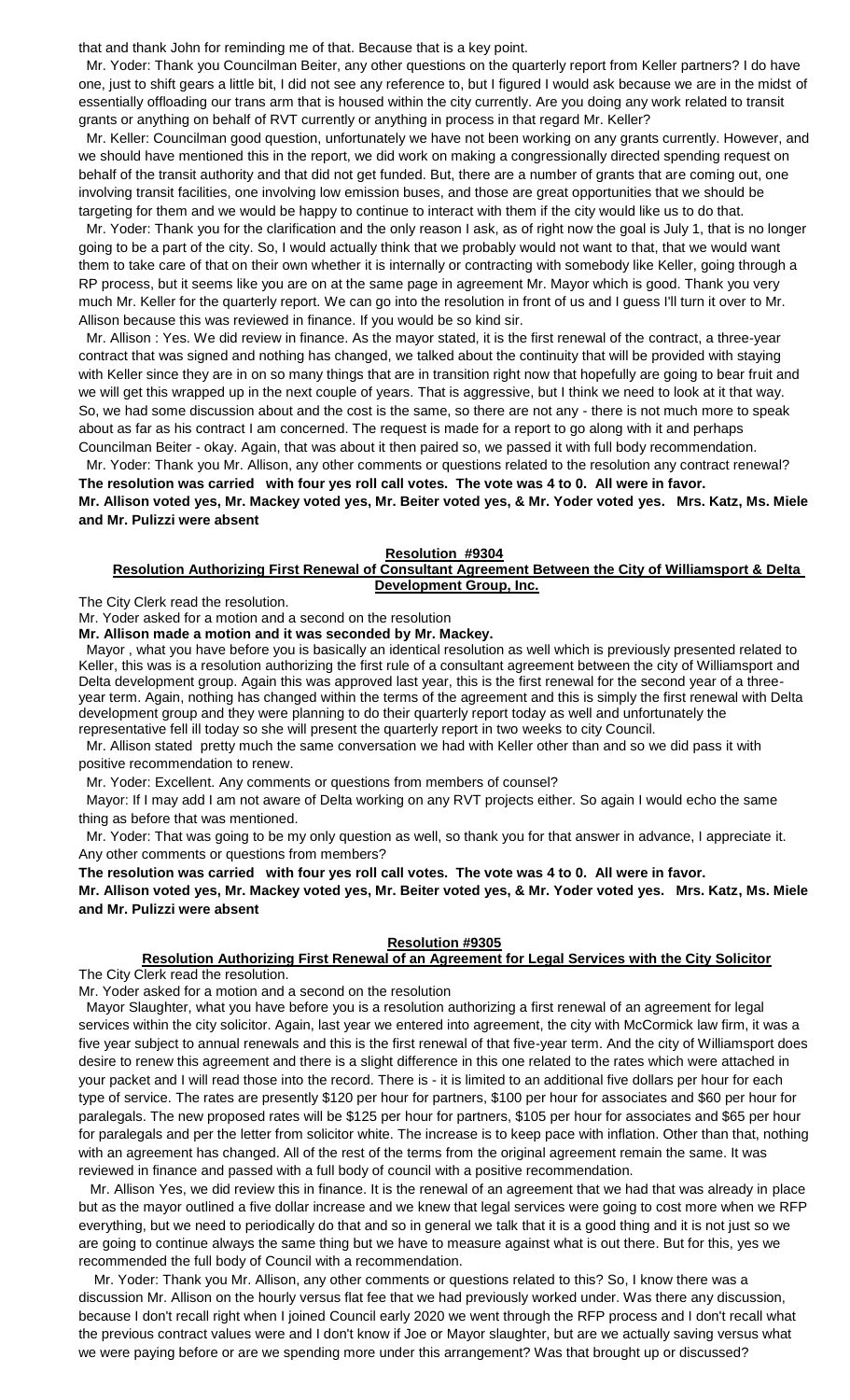Mayor answered That was not brought up. These contracts in each of the agreements there is a Top, there is still a dollar top, if you go over there, then we have to go back to Council for approval.

 Mr. Yoder: I remember that. So, so far the idea of trying to save a little bit of money by managing it versus just bombarding our solicitors as we have done before, so far it is working.

 Mayor: Yes, we did have a little bit of a conversation I believe Councilman Allison I believe Joe Pawlak broke down each of the law firms and they did come in as solicitor Lubin just mentioned that they did come in slightly under what we had budgeted. So, there is a cost savings in this mechanism.

 Mr. Yoder: I know there was a lot going on the past couple of years on the legal end of things with the city and we would still save a little bit of money if we continue to practice good management as we have been, hopefully we can continue to drive that out, so that is good to see.

 Mayor: And I think Councilwoman Miele brought up comprehensively we are saving with these contracts compared to the market value of what attorneys are receiving of course solicitor Lubin could that more than me, but generally speaking what we are getting in these contracts compared to what the market rate might be is a cost savings to the city so I believe Councilman Miele did bring that up in finance committee.

 Mr. Yoder: Excellent, I do appreciate that. That is my only question and I appreciate the clarification, any other comments or questions?

**The resolution was carried with four yes roll call votes. The vote was 4 to 0. All were in favor. Mr. Allison voted yes, Mr. Mackey voted yes, Mr. Beiter voted yes, & Mr. Yoder voted yes. Mrs. Katz, Ms. Miele and Mr. Pulizzi were absent**

## **Resolution #9306**

# **Resolution Authorizing First Renewal of An Agreement for Legal Services with the Asst. Solicitor**

The City Clerk read the resolution.

Mr. Yoder asked for a motion and a second on the resolution **Mr. Allison made the motion and it was seconded by Mr. Beiter.**

Mrs. Frank stated per Mr. Lubin, this needs to be amended to state the full attorney's firm.

 Mayor what you before you is authorizing the personal of agreement for legal services with the assistant city solicitor. Again very similar to the first one, as was just mentioned we had an agreement with and I apologize I don't know the full name of the firm, that was Casale & Bonner this is the first renewal of that term, nothing has changed into this agreement other than the name which was read into the record and all of the other terms within agreement remain the same. This is simply the first renewal for the second year and it was reviewed in finance and forwarded with a full-body recommendation.

Mr. Allison Not much, it was kind of an all-in-one discussion of these two. So, I will leave it at that.

 Mr. Yoder: Any comments from members of Council on this one? I was want to say we can amend this quick. If we so desire. And actually, wrong one. Okay, I guess we just have to formally, where is it out here? We would just need to amend the contract to include the updated names so I motion to make an amendment to change the name in the resolution in contract from Casale and Bonner PC to Bonner, Hillman and Southern PC **Mr. Yoder made the motion to amend and Mr. Allison seconded it.**

**The amendment to the resolution was carried with four yes roll call votes. The vote was 4 to 0. All were in favor.**

**Mr. Allison voted yes, Mr. Mackey voted yes, Mr. Beiter voted yes, & Mr. Yoder voted yes. Mrs. Katz, Ms. Miele and Mr. Pulizzi were absent.**

Mr. Yoder then asked for a motion and second to pass the resolution.

**Mr. Allison made the motion and it was seconded by Mr. Mackey.**

**The resolution was carried with four yes roll call votes. The vote was 4 to 0. All were in favor.**

**Mr. Allison voted yes, Mr. Mackey voted yes, Mr. Beiter voted yes, & Mr. Yoder voted yes. Mrs. Katz, Ms. Miele and Mr. Pulizzi were absent**

## **Resolution #9308**

## **Resolution Authorizing First Renewal of an Agreement for Legal Services with the City Transit Solicitor** The City Clerk read the resolution.

Mr. Yoder asked for a motion and a second on the resolution

 **Mr. Mackey made the motion and it was seconded by Mr. Allison.**

 Mayor Slaughter before you again is authorizing the first offer legal services with the city transit solicitor and again this original payment was entered last year it had a term of five years subject to the second renewal of the term, nothing has changed within this agreement and it remains the same, there were a number of questions related to the transition authority during the finance committee which therefore they pass along with the full body of counsel with recommendation pending answer to that question. So Jill Nagy is on with us this evening and I did make her aware of some of the questions out of the finance committee for this evening and so she is on Zoom tonight and so as I said a Path with full recommendation pending answer to those questions.

 Ms. Nagy, No problem. I did get a couple questions from the mayor and basically what would happen is pretty much once the transition, once we get to the July 1 deadline and the bank accounts are open, and the federal funds are moving towards RVTA, the transit portion of my contract would simply transition to them at their discretion if they so choose. There may be a couple lingering things that are very specific with regard to the transition of course, I would be advising the mayor and the transportation committee of anything like that and the only thing I could see is a joint petition between the city and RVT to change the unions and personnel structure, but based upon discussions with Mr. Winder that is a part of the operating cost of RVT, so unless there is something very specific, all of those charges would be passed along to RVT, even if I am representing the city jointly in transferring union obligations to the union authority. So, that aspect of my contract would all be transitioned and any of the contract work with the city, insurance work with the city would be in in the normal course and I did check and by doing the insurance as an hourly rate, there would be a substantial savings as opposed to the flat fee and after I heard your question on that, there would be savings especially because we are done with the broker scenario for this particular year that renewal is ongoing. So, I would advise if I foresee any odd issues involving insurance consulting, everything else will remain the same. But, the transit worked to remain confidentiality with the city would still be in place even if it is a documentation only and the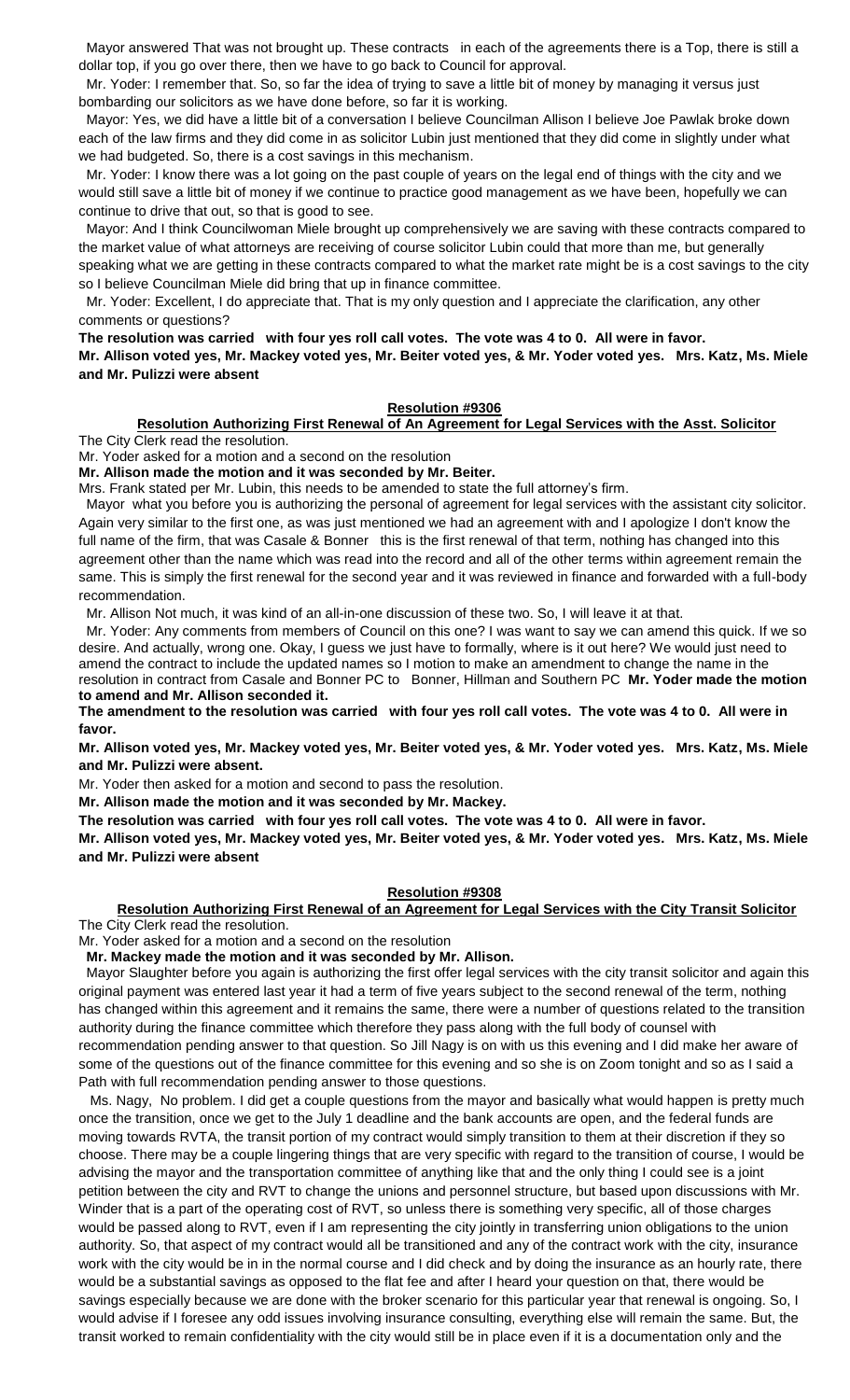fees would be paid by RVT, there could be some confidentiality I would like to have with the city but again those fees would be charged as a part of the new transition process.

 Mayor: And if I may, there are two minor areas that she did but not in the agreement solicitor Nagy if I can read those in, the minor things she just touched on and I'll read that to the record and this was due to a few items that we had over the last year or so due to some litigation of insurance of things, so she did but not that language into this contract and it says continuing the role of insurance consultant to represent the city in matters litigation -- pertaining to insurance coverage disputes, advise the city as requested by the mayor or city Council on matters of a particular specialty as the case may arise that falls within an expertise that is not customarily handled by the solicitor or assisted solicitor and then finally as she just mentioned it is anticipated that conflict services will be limited and will not involve such matters as for example litigation and those conflict services will normally incur less than \$525 in legal fees in the event that her law firm leaves it will incur more than \$525 in legal fees, she will inform the city Council and provide a budget for proposed legal services entity law firm and the city will agree to the anticipated budget prior to commencing legal services. So, she did but not that language a little bit to address some of those questions that were in the finance committee so my apologies on that at the beginning.

 Ms. Nagy: And by example, one of the things that we talked about in the past with some very specific pension issues only because of my background in pension, it was a lot easier than him doing multiple hours of research, that is just the only example I can think of at this moment, but just to give counsel that example.

 Mr. Yoder: Thank you for the clarification's Jill, that is very appreciated, Mr. Allison, anything additional in finance? Mr. Allison stated Finance passed this to the full body of Council with no recommendation.

**The resolution was carried with four yes roll call votes. The vote was 4 to 0. All were in favor.**

**Mr. Allison voted yes, Mr. Mackey voted yes, Mr. Beiter voted yes, & Mr. Yoder voted yes. Mrs. Katz, Ms. Miele and Mr. Pulizzi were absent**

#### **Resolution #9307**

# **An Amended Resolution of the City of Williamsport, County of Lycoming, Commonwealth of PA Approving the Transfer of PLCB Licensee No R48016 into Williamsport City from Jersey Shore, Lycoming County, PA**

The City Clerk read the resolution.

Mr. Yoder asked for a motion and a second on the resolution

**Mr. Allison made the motion and it was seconded by Mr. Mackey.**

 Mr. Lubin This is the amended resolution that had been approved by city Council approving the transfer of the license. This is actually the same resolution that had been used in the past and had been improved by the control board and on this one the investigator wanted a couple of minor changes and so we have made the changes that have been requested. Specifically what they wanted was a statement that the hearing was in fact in a couple of places she wanted the addresses to be repeated and that was done again. The solicitor of the new company did sound a copy of this down to her and she said this would be fine. So, hopefully they will get their license soon and get open for business.

Mr. Yoder Thank you Mr. Lubin, this is not reviewed - are there any comments or questions on this resolution from

anyone? Hearing it seemed uncommon Mrs. Frank on the motion - to amend this resolution please. **The resolution was carried with four yes roll call votes. The vote was 4 to 0. All were in favor.**

**Mr. Allison voted yes, Mr. Mackey voted yes, Mr. Beiter voted yes, & Mr. Yoder voted yes. Mrs. Katz, Ms. Miele**

### **and Mr. Pulizzi were absent**

### **Resolution #9309**

### **Resolution Awarding the Construction Contractor for the Shaw Park Splash Pad to Landserv, Inc.** The City Clerk read the resolution.

Mr. Yoder asked for a motion and a second on the resolution

**Mr. Beiter made the motion and it was seconded by Mr. Mackey.**

 Mr. Sander, what you have before you is the motion to reward construction to Landserv, Inc up with a certified splash installer out of Georgia and so Landserv will be the contractor and perform excavation and aqua underground will install all of the vortex products and then Landserv is going to essentially top it off with 10 inches of aggregate and reinforced concrete and button up the site. This cost of 320,000 is all-inclusive and includes splash pad itself, for construction and all of the related electricity and plumbing. This was reviewed in public works and given a positive recommendation.

 Mr. Allison stated . Yes, just a continuance of the whole process that we have already approved. So, usually the people that come in and know that that is what we need to be able to have the splash pad and what we talked about. So, the total cost then of the whole project is -

 Mr. Sander: We have a contract right now with vortex past month and and a half ago somewhere in there for \$206,000 just for the parts, they have not shifted them yet. I think they ship a couple anchors. This is for the construction so we're talking total project cost we are talking about \$530,000.

Mr. Allison stated We passed it through with a full recommendation.

Mr. Beiter asked So, the bid that they made in the cost of the material is the same for the vortex?

Mr. Sander: So, a month and a half ago we executed -

Mr. Beiter The construction part of it, but the grand total was -

 Mr. Sander: I think it was at that time a little over 500,000, five or six, but we had to ask that contract because we had to build up to construction. Also, I included electrical connections to the north and water connections to the east. It was quoted somewhere I think it was 40 total, somewhere in there, I cannot remember off the top of my head.

 Mr. Yoder Give me one second year, I am trying to compare - so, what you said John, 530, I just want to compare it to what we had budgeted. This was our ARPA funding, correct? And I cannot remember if the remaining 34,000 need to pull from contingency or somewhere else. Has there been any discussions from the administrations perspective if there is a preference one way or the other?

Mr. Sander: Not to my knowledge, I don't believe so at all.

 Mr. Yoder: Okay. We all want this project, it would be good to do, I don't see a reason to hold it up, but I would suggest thinking through if there is other sources of outside of ARPA that we would rather use that we could figure that out before any kind of first transfer ordinance so whenever it comes forward you can move the money accordingly and when we continue to track this accordingly and make sure that we have an updated record.

 Mr. Sander: Okay. We have grant opportunities in the park, but to go after a specific item, to shifted to another one is very difficult, again, can be done and we have done in the past and on a couple other jobs, but it is tricky from what I'm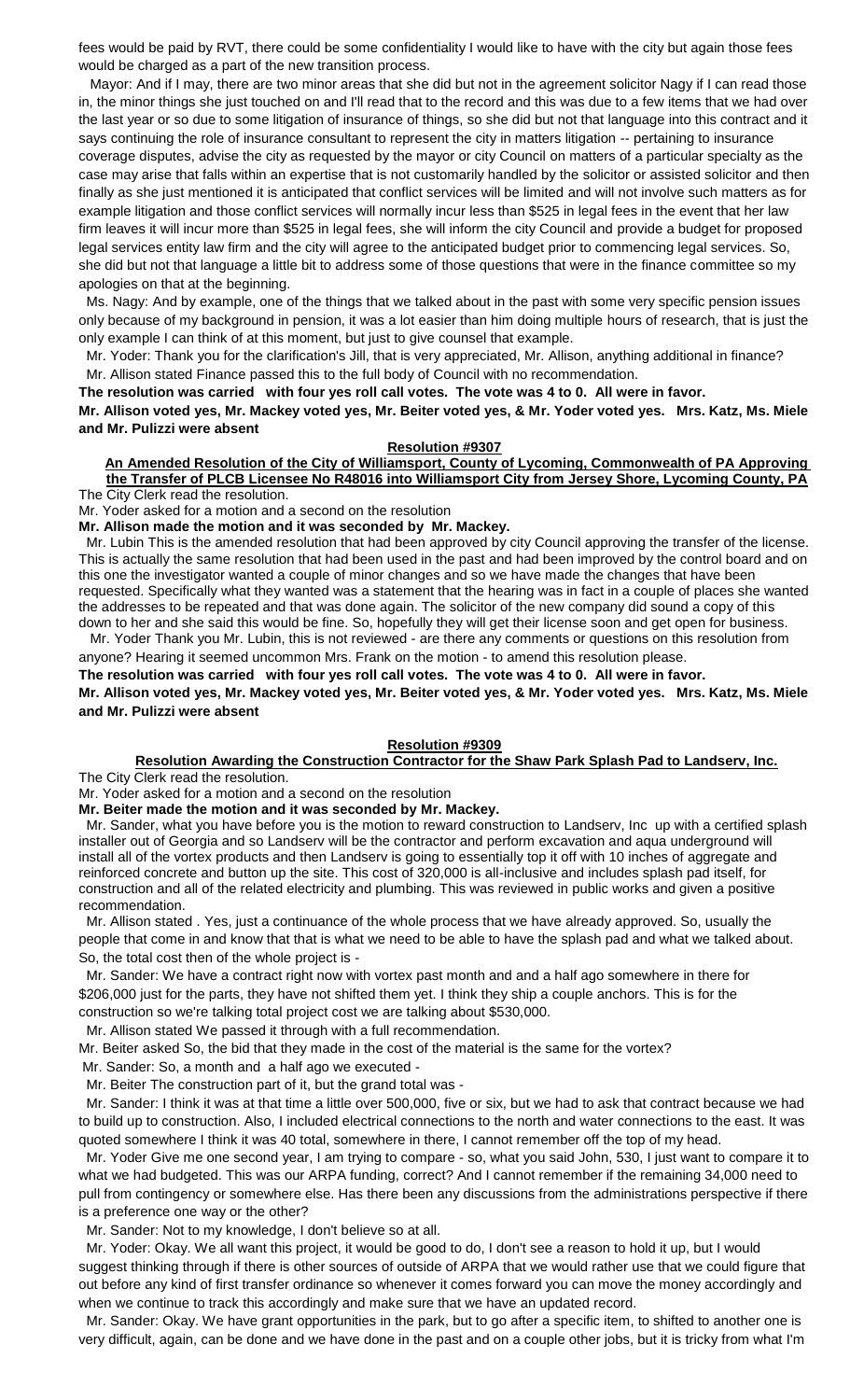told.

 Mr. Yoder: And the other thing, I don't know what conversations you have had with our ARPA consultant, but I don't really want to say if, when - on future projects when we start to mix rescue plan funding with other sources of funding, we really need to be careful on what standards we are using whether it is a wage wall or all that sort of stuff and so I just urge the administration to think through those ahead of time so that way we are putting out documentation that has the correct stuff in it. So, this is all correct and a job well done Jon, but if we want to mix money, we might need to - this would look different. So, a friendly reminder that we are thinking through that please. And I appreciate that. So, any other comments, sorry I got a little off topic there. Hearing and see none

## **The resolution was carried with four yes roll call votes. The vote was 4 to 0. All were in favor. Mr. Allison voted yes, Mr. Mackey voted yes, Mr. Beiter voted yes, & Mr. Yoder voted yes. Mrs. Katz, Ms. Miele and Mr. Pulizzi were absent**

## **Resolution #9310**

**Resolution Awarding the Construction Services for the Lose Park Improvements Project to Landserv, Inc.** The City Clerk read the resolution.

Mr. Yoder asked for a motion and a second on the resolution

**Mr. Allison made the motion and it was seconded by Mr. Beiter.**

 Mr. Memmi, the presentation tonight awarding the construction services for the loose park to Trinity Inc., these were publicly opened on April 11, the proposals were reviewed by Matthew and Larson design group for completeness and by solicitor Lubin. The certified bid tabulation wasn't supplied as a part of the Council packet. The low bid was presented by Landserv in the amount of \$384,374.70. The other bidders were John Claire excavating in the amount of \$391,499 and Columbia excavating in the amount of \$409,393.70. The projected project costs are totaled out to be \$437,426.50 with the funding coming from a DC NR grant of \$150,000 and CDBG funding of the amount of \$300,000 totaling 444,000 which should be sufficient to complete the project as designed. This was reviewed by public works committee and passed with a positive recommendation. I'm here to answer any questions.

 Mr. Allison: We did review this in public works and it is pretty straightforward given there was an RFP and a low bidder, we took the low bidder and the funding was spelled out pretty clearly. It was nice that there is a \$20,000 contingency in there. So, everything is in order and we passed on with a positive recommendation.

 **The resolution was carried with four yes roll call votes. The vote was 4 to 0. All were in favor. Mr. Allison voted yes, Mr. Mackey voted yes, Mr. Beiter voted yes, & Mr. Yoder voted yes. Mrs. Katz, Ms. Miele and Mr. Pulizzi were absent**

### **Resolution #9311**

### **Resolution Awarding the City's Life & Accidental Death & Dismemberment Insurance Coverage to Carrier Services to the Hartford**

The City Clerk read the resolution.

Mr. Yoder asked for a motion and a second on the resolution

 **Mr. Allison made the motion and it was seconded by Mr. Mackey.**

 Ms. Steele-Shrimp, as we move towards transitioning RVT to an authority part of that is separating out the employee benefits. Removing the approximately 80 employees of RVT from the insurance groups of the city. So, we are starting with the life insurance, I'm looking at all the different components and Triben was one of the groups looking into this for us. We were looking at others as well. Triben insurance solutions brought this forward from the Hartford insurance committee that would save the city \$17,000 per year for this coverage over a three-year contract it would be saving the city over \$50,000. In addition to those savings, we would have value added benefits at no cost to the city of an employee assistance program which the city currently does not have. Travel assistant services and identity theft protection services. You have in your pockets a proposal from the Hartford that was reviewed by solicitor Jill Nagy and I do have Mr. Joe Alfonsi and Kevin and this was forwarded with a positive recommendation.

 Mr. Allison Yes, we did review this in finance and passed with a full-body recommendation as a part of transitioning RVT out of the city. So, it is one of those good things that we have been seeing come to fruition that saves us money. And it keeps everything clean and separate. So, we passed it with a full-body of counsel with a positive recommendation.

**The resolution was carried with four yes roll call votes. The vote was 4 to 0. All were in favor. Mr. Allison voted yes, Mr. Mackey voted yes, Mr. Beiter voted yes, & Mr. Yoder voted yes. Mrs. Katz, Ms. Miele and Mr. Pulizzi were absent**

## **Resolution #9312**

## **Resolution Awarding the City's Life Insurance & Accidental Death & Dismemberment Insurance Brokerage Services to Triben Insurance Solutions, Inc.**

The City Clerk read the resolution.

Mr. Yoder asked for a motion and a second on the resolution

 **Mr. Mackey made the motion and it was seconded by Mr. Allison.**

 Ms. Steele-Schrimp , as mentioned I asked several workers to come forward with different proposals and Triben brought four different quotes so my recommendation is to replace our current brokerage services of life insurance with Triben insurance solutions. They specialize in life insurance coverage and so I hope that you will approve this again Mr. Joe Alfonsi and Kevin Sidella on the call if you have questions for them.

Mr. Yoder: Thank you Miss Schrimp. This was reviewed in finance as well, Mr. Allison?

 Mr. Allison: It was, this is a specific benefit relating to life insurance death and accidental dismemberment. It is not always a big ticket item, but it is an important one. So it came in with Molly and we passed it with a full recommendation .

**The resolution was carried with four yes roll call votes. The vote was 4 to 0. All were in favor. Mr. Allison voted yes, Mr. Mackey voted yes, Mr. Beiter voted yes, & Mr. Yoder voted yes. Mrs. Katz, Ms. Miele and Mr. Pulizzi were absent**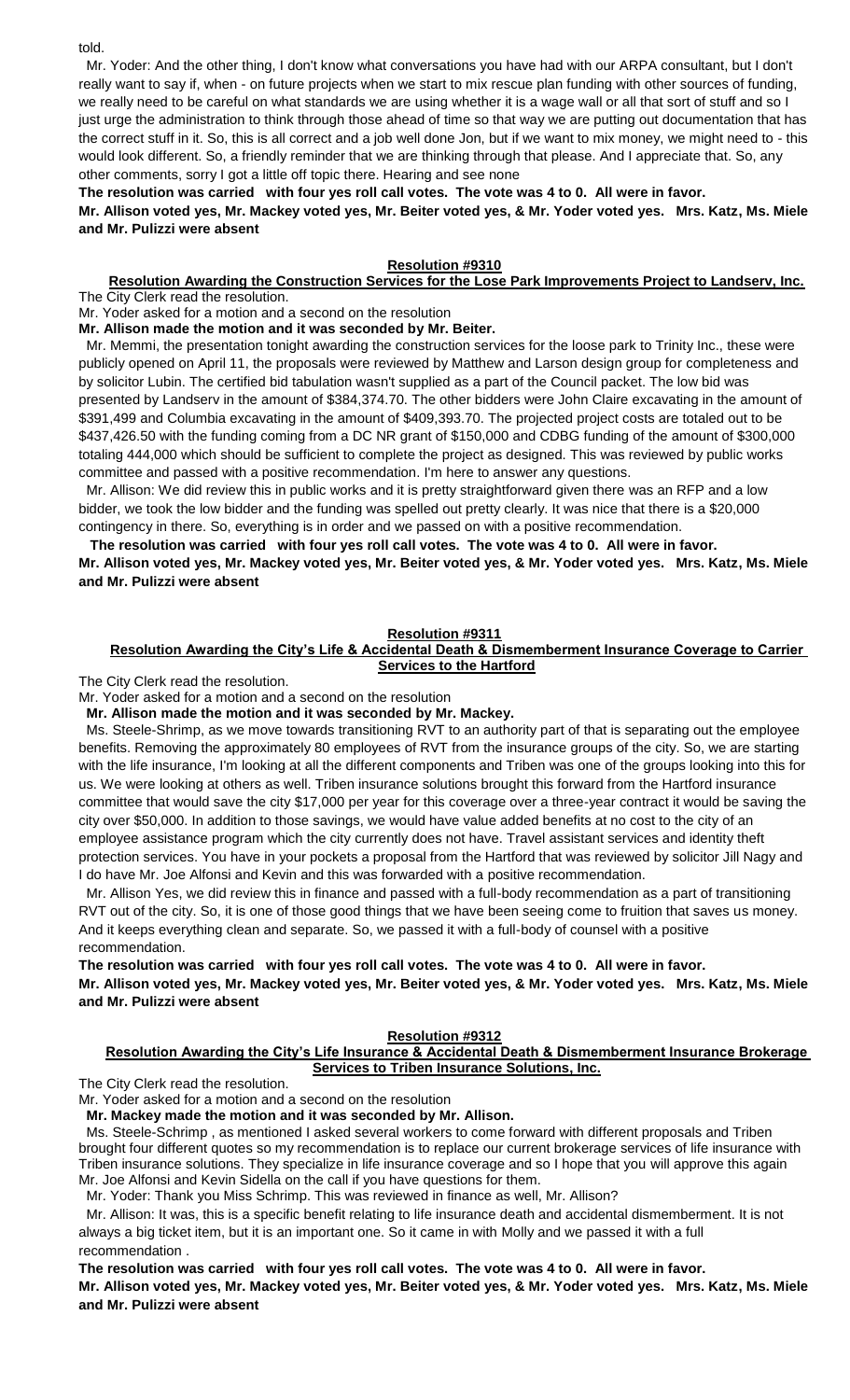## **Resolution #9313**

**Resolution Authorizing a Professional Services Agreement Between WBF & Higher Information Group** The City Clerk read the resolution.

Mr. Yoder asked for a motion and a second on the resolution

 **Mr. Mackey made the motion and it was seconded by Mr. Beiter.**

 Chief Aungst . What you have before you is a resolution authorizing the Bureau of fire to enter a five year professional services agreement for copier, scanner printer services not to exceed \$4101.60. The total lease payments for five years. I send you guys all and monthly comparison chart on what we currently, our current units used a what we pay for versus the proposed canon. The Canon printer would be replacing three different machines into the chief's office and the copier is a 2003 and it was transferred from the city clerk's office in 2009. You cannot even get parts for it now. So, there is a cost savings and upgrade to our services, so this was reviewed by Public Safety.

Mr. Mackey stated this was reviewed in Public Safety and forwarded with a positive recommendation.

**The resolution was carried with four yes roll call votes. The vote was 4 to 0. All were in favor.**

**Mr. Allison voted yes, Mr. Mackey voted yes, Mr. Beiter voted yes, & Mr. Yoder voted yes. Mrs. Katz, Ms. Miele and Mr. Pulizzi were absent**

### **Certificates of Appropriateness – HARB**

**Item 1.** 1075 W 4th St - Rehab/Replace Exterior Wood and Paint – Richard and Terri Mutchler – Dj's Painting Williamsport LLC (Paul Arndt)

**Item 2.** 942 W 3rd St – Paint all Exterior and Wood Railing Install – Rehab/Replace Exterior Wood and Paint – Richard and Terri Mutchler – Dj's Painting Williamsport LLC

**Item 3.** 771 W 3rd St – Paint Entire Exterior – Victorian Holdings LLC – Nassberg

**Item 4.** 338 Campbell St – Replace Roof and Repair Fire Escape – Mirabito Properties Inc. – Steckel Construction

**Item 5.** 924 W 3rd St – Replace Roof with Shingles – Mirabito Properties Inc.

Mr. Yoder asked for a motion and second to accept these for filing. **Mr. Allison made the motion and it was seconded by Mr. Beiter.**

**The certificates of appropriateness were carried with four yes roll call votes. The vote was 4 to 0. All were in favor.**

**Mr. Allison voted yes, Mr. Mackey voted yes, Mr. Beiter voted yes, & Mr. Yoder voted yes. Mrs. Katz, Ms. Miele and Mr. Pulizzi were absent**

Accept for filing::

Finance Committee Minutes 03/18/22

Public Safety Minutes 03/01/22, 03/15/22, & 03/29/22

Controller's Report 01'21'22

Mr. Yoder asked for a motion and a second to accept these for filing.

**Mr. Allison made a motion and it was seconded by Mr. Beiter.**

**The minutes was accepted for filing with four yes roll call votes. The vote was 4 to 0. All were in favor.**

**Mr. Allison voted yes, Mr. Mackey voted yes, Mr. Beiter voted yes, & Mr. Yoder voted yes. Mrs. Katz, Ms. Miele and Mr. Pulizzi were absent**

Announcements

The next regularly scheduled City Council meeting will be held on Thursday, May 12, 2022 at 7:00 PM, Trade & Transit II, 144 West Third St. 3rd Floor, Williamsport, PA

Upcoming Meetings:

| Monday, May 2<br>Monday, May 9 | <b>PM</b><br>12:00<br><b>PM</b><br>4:00 | Planning Commission*<br>Recreation Commission* |
|--------------------------------|-----------------------------------------|------------------------------------------------|
| Tuesday, May 10                | 11:30 AM                                | <b>Public Safety</b>                           |
|                                |                                         | 1:00 PM Finance Committee                      |
|                                | $2:30$ PM                               | <b>Public Works</b>                            |
|                                | 4:00 PM                                 | <b>Transit Oversight Committee</b>             |
| Wednesday, May 11              | 3:30 PM                                 | O& E Pension*                                  |
| Thursday, April 28             | 7::00 PM                                | City Council Meeting*                          |
|                                |                                         |                                                |

## **MEETINGS MARKED WITH \* are in person at Trade & Transit II, 144 West Third St. 3rd Floor, Williamsport, PA**

Comments:

a. City Council

l all like to take a moment to thank all of you for the quick work that we did to fill the treasurers vacancy I applaud everybody. We kind of moved fast and got some good candidates, but nonetheless responded pretty quickly and I am proud of that and I think all of you for your help in the process. So, a job well done. Are the comments from the administration?

b. Administration

 Mayor Slaughter Just one brief one, we are getting calls about the debris pickup, we will be doing not through May 20, so crews are out there from public works and that will be ongoing through May 20. So, if you're getting any phone calls related to that, we will be doing multiple sweeps between now and May 20, thank you.

### c. Members of the Public

 Michael RoanThank you, it has been a long night a long day for me as well, so I'll make this brief. My name is Michael T Roan, I am owner of Michael T Roan real estate in Williamsport and I am a real estate auctioneer and real estate broker and I have been doing this since 1980. Tonight had an action of a property in Watson town that is similar to the City Hall, I put a submission in to sell City Hall if you so desire to. So, I put my bid in when you requested and I had not heard from you so I thought I would stop by and say hi. But, I saw properties and sell properties like City Hall all day long, I have sold 11 schools, I have sold 11 churches and I have sold public buildings and tonight I had an option down in Watsontonw and I sold this property, we had a reserve price of 750 in a brought 955,000 plus the 10 percent buyers premium for a total of the million 5500. We had a dozen bidders